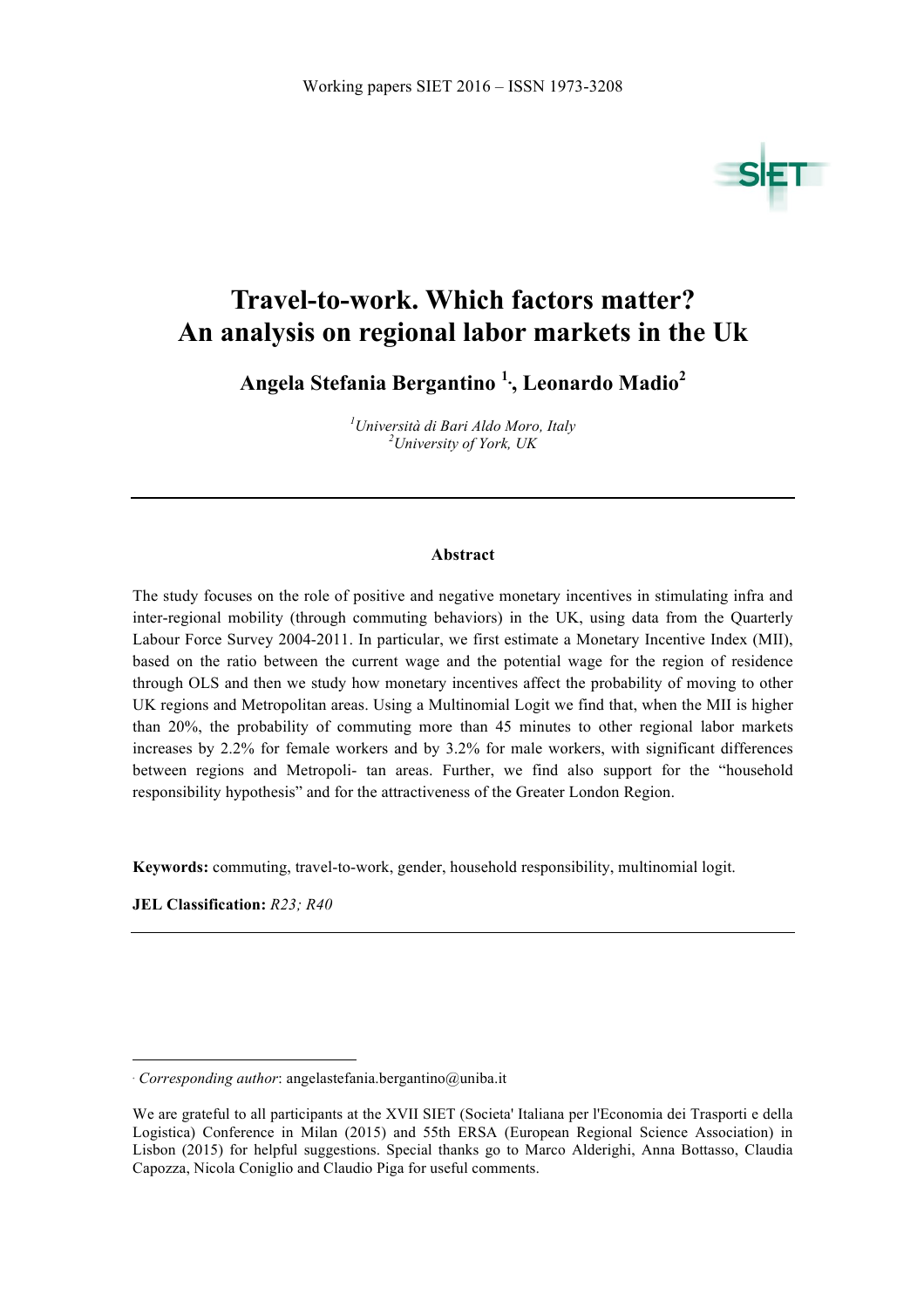## 1 Introduction

The aim of this study is to estimate which factors matter in the job searching, focusing mainly on commuting aspects and on the role of monetary incentives for stimulating geographical mobility among regional labor markets. This approach can be related to the idea of different local labor markets, which are in competition and are demarked by geographical and occupational criteria (Button, 1976) and, within this framework, earnings may play an important role in allowing workers to obtain a "better" job in other places and compensate losses due to the commuting time and moving costs.

According to the relevant literature and theoretical models, people should be able to respond to monetary incentives and opportunities moving freely from a place to another through migration. However, there are some rigidities which do not allow the labor market to be considered as a traditional one. One of these rigidities is related to the homeownership, intensively analysed from a micro and macro point of view with different results. While Rohe and Steward (1996), among the others, argue that residence stability is more likely to produce greater social capital, for Oswald (1997) homeownership produces inferior labor market outcomes due to greater transaction costs from moving among places in response to asymmetric shocks or opportunities.

A theoretical model developed by Oswald (1997) established, as a consequence of individual homeownership, an increase in the likelihood to be unemployed whereas it predicted full-employment for renters due to the absence of transaction costs (searching, buying and selling the house). In particular, according to the Oswald hypothesis, in presence of asymmetric shocks in the labor market, only the renters would be flexible enough to migrate to the region with greater opportunities and to produce adjustments, while homeowner would be more likely to be unemployed or to commute. However, there is not too much evidence on these results: while Coulson and Fisher (2009) analyse the relationship between unemployment and homeownership finding that homeowner have lower wages compared to renters, Van Leuvensteijn and Koning (2004) find that, in The Netherlands, higher wages are associated with homeownership and a smaller likelihood of being unemployed. Gardner et al. (2000), using UK data, show that homeowners are less mobile in the labor market. Thus, renters should be more likely to change their residence than homeowners when the workplace changes. For Munch et al (2006), homeowners set their reservation wage higher than renter, since they have moving costs, while renters do not experience these costs, or, if they do, not in the same amount. Munch et al. (2008) also argue that homeowners have greater probability to stay longer within their jobs and are subject to greater investments in human capital by their employers with the consequence that their wage are 5% greater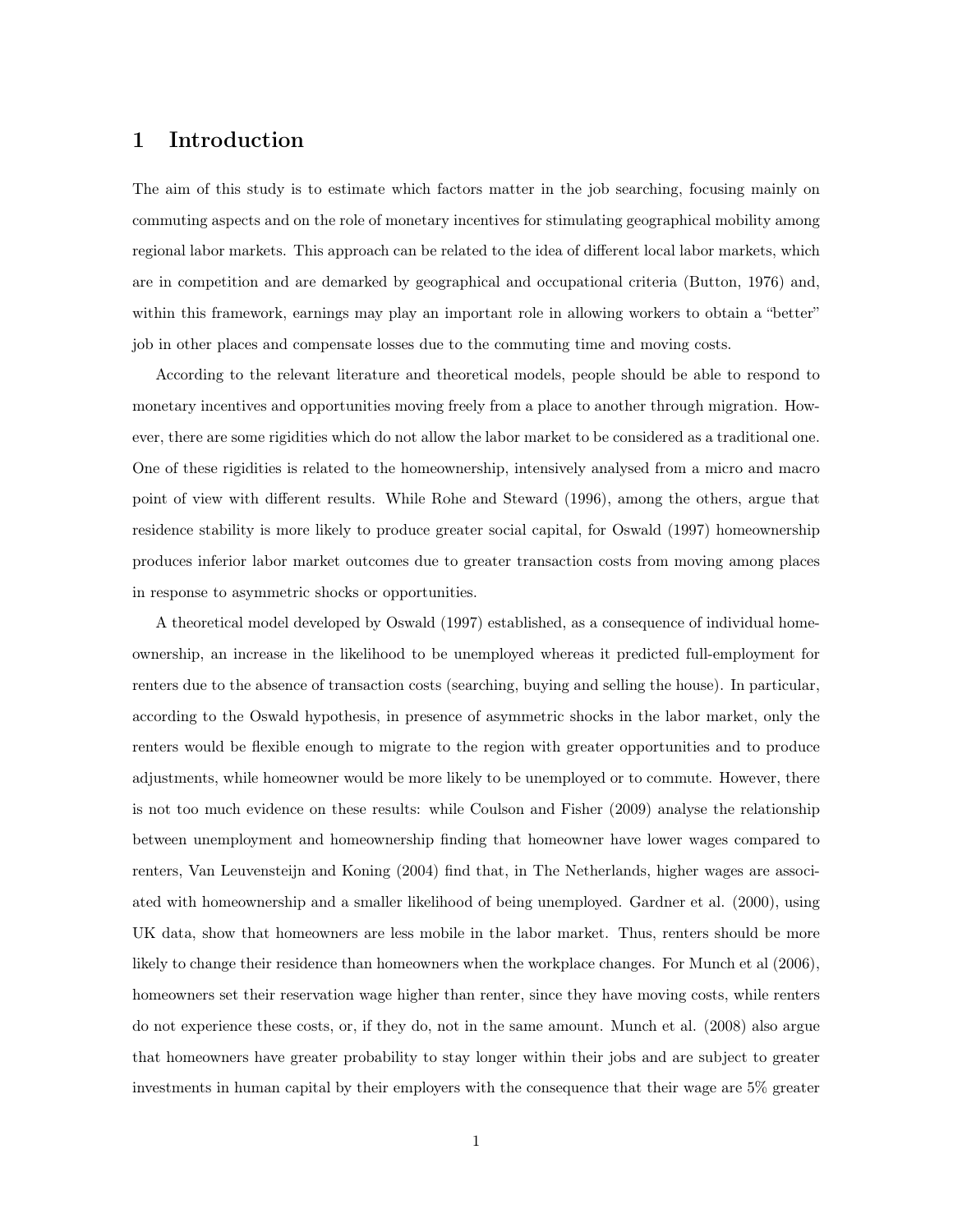than renters. They estimate also that, for the job-to-job mobility in Denmark, homeowners are 14% less likely to move to another local labor market and 5% less likely to move to another job within the same local labor market.

However, migration is not always possible not only due to transaction costs but also because of the presence of psychological barriers related to changes in the environment, habits or familiar relationships. Therefore, commuting behaviors may represent a valid alternative to migration. In this regard, other authors have previously considered the travel-to-work behavior taking into account the commuting time and the commuting distance. Van Ommeren and Fosgerau (2009) focus on the marginal commuting costs, Vandyck and Proost (2012) define a theoretical model for analysing policies able to encourage/discourage commuting behaviors among different regions. Ma and Banister (2006) provide a critical review of the literature on excess commuting, as such commuting representing the difference between the actual travel time and the minimum possible time to be spent for the route workplace-residence. Van Ommeren and Van der Straaten (2008) investigates the differences between employed and self-employed, finding that the latter commute less distances and time than the first.

Particular attention has been devoted to testing the "household responsibility hypothesis" (HRH), that is a situation for which "employed women tend to have greater household and child-care responsibilities and, as a result, face greater time constraints and ultimately choose shorter commutes than employed men" (Turner and Niemeier, 1997 p. 398-399). This result is confirmed by Sandow (2008), Praskher et al. (2008) and McQuaid and Chen (2012).

Clark et al. (2003) investigate the relationships between residential changes and employment locations. In particular, they argue that individuals in a dual-earner household are more likely to have greater commuting before and after a moving than individuals in single earner households because of spatial constraints. Plaut (2006) finds that both for renters and homeowners jointly choose commute trips, meaning that commuting time for men is highly correlated with that of women. He also observes that salaries (log individual salaries) do not have impact on commuting time but only on the distance. So et al. (2001) observe that a change in the household location is associated with a wage offer greater than that for the case of commuting, as a consequence of the fixed costs of relocation. Cassel et al. (2013) find that highly educated workers have a greater probability to accept jobs travelling more than 40 minutes. Additionally, Sandow (2008) explores the Swedish case finding that longer commuting is associated with low populated residence areas. He also finds that workers in public sectors are less likely to commute compared to that of the private sector while male workers commute longer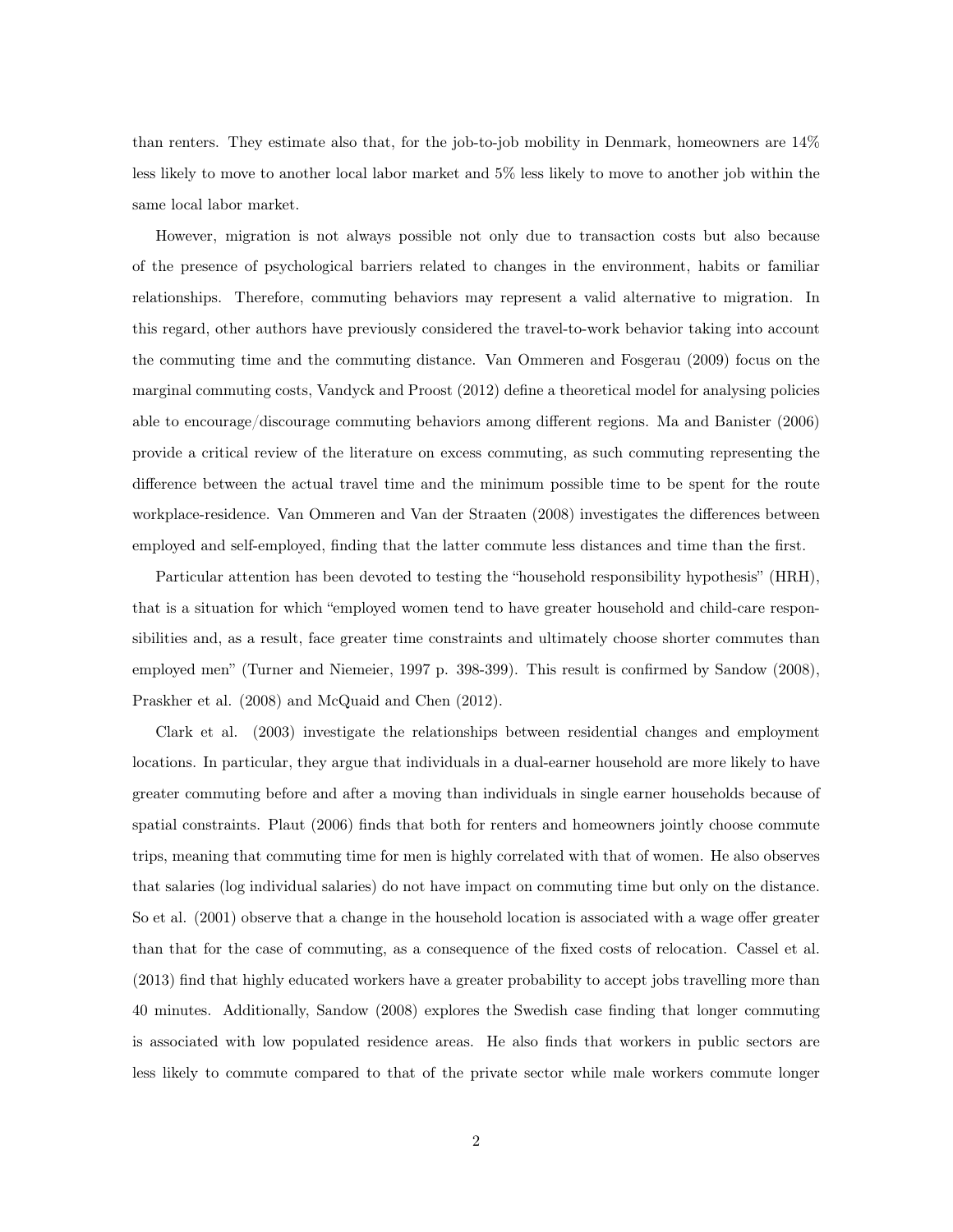distance than women. Also younger workers commute more than others because of the need to acquire experience and become more competitive.

Justifications for this study are found in the "2011 Census Analysis - Distance Travelled to Work", which states that the average distance commuted to work in England and Wales increased by 12% in 10 years (from 13.4 km in 2001 to 15 km in 2011); full-time workers travelled more in 2011 than part-time workers and by 2011, the rates of commuting raised by 42% for men and 30% for women. These trends are also similar to those in other European and North American regions as reported by Lehmer and Ludsteck (2011).

Starting from the previous literature and data provided by the 2011 Census, this study wants to focus more on the regional labor markets, considering mainly the regional differences and the role of the monetary incentive for stimulating such commuting behavior and geographical mobility among regions, once having controlled for homeownership, regional heterogeneity and socio-economic conditions. Our purpose is to investigate which factor matters in the travel-to-work behavior and provide support for a non-linear response to monetary grants. In particular, workers who commute from one labor market to another should require earning grants able - at least - to compensate monetary and non-monetary moving costs and this may differ across gender as a consequence of differences in the evaluation of trade-off between higher wages and monetary and non-monetary moving costs.

For this reason, we estimate the hourly wage for each worker for the region of residence and we compare it with that currently earned. In the second step, we use a Multinomial Logit Model for investigating the propensity to move out of the region of residence commuting more than 30 and 45 minutes. This represents the main novelty of this study since the previous literature does not provide any comparison among wages (even if unobserved) in different regions as we do with this study. In particular, McQuaid and Chen (2012) consider only the role of gross monthly wages on the propensity to commute more than a certain threshold (30 minutes, 45 minutes) whereas Sandow and Westin (2010) take into account the role of earnings introducing only different thresholds of annual gross income (High, Middle, Low) and change in income during the period of observation. They find that women with long-distance commute have a better income development compared to non-commuter. In general, long-distance commuting is a strong economic incentive.

In our model, we find that monetary incentives play an important role in determining the propensity to move across regions and territorial agglomerations, with wages greater than 20% than that of the region of residence increase the probability of commuting for more than 45 minutes by 2.6%, with a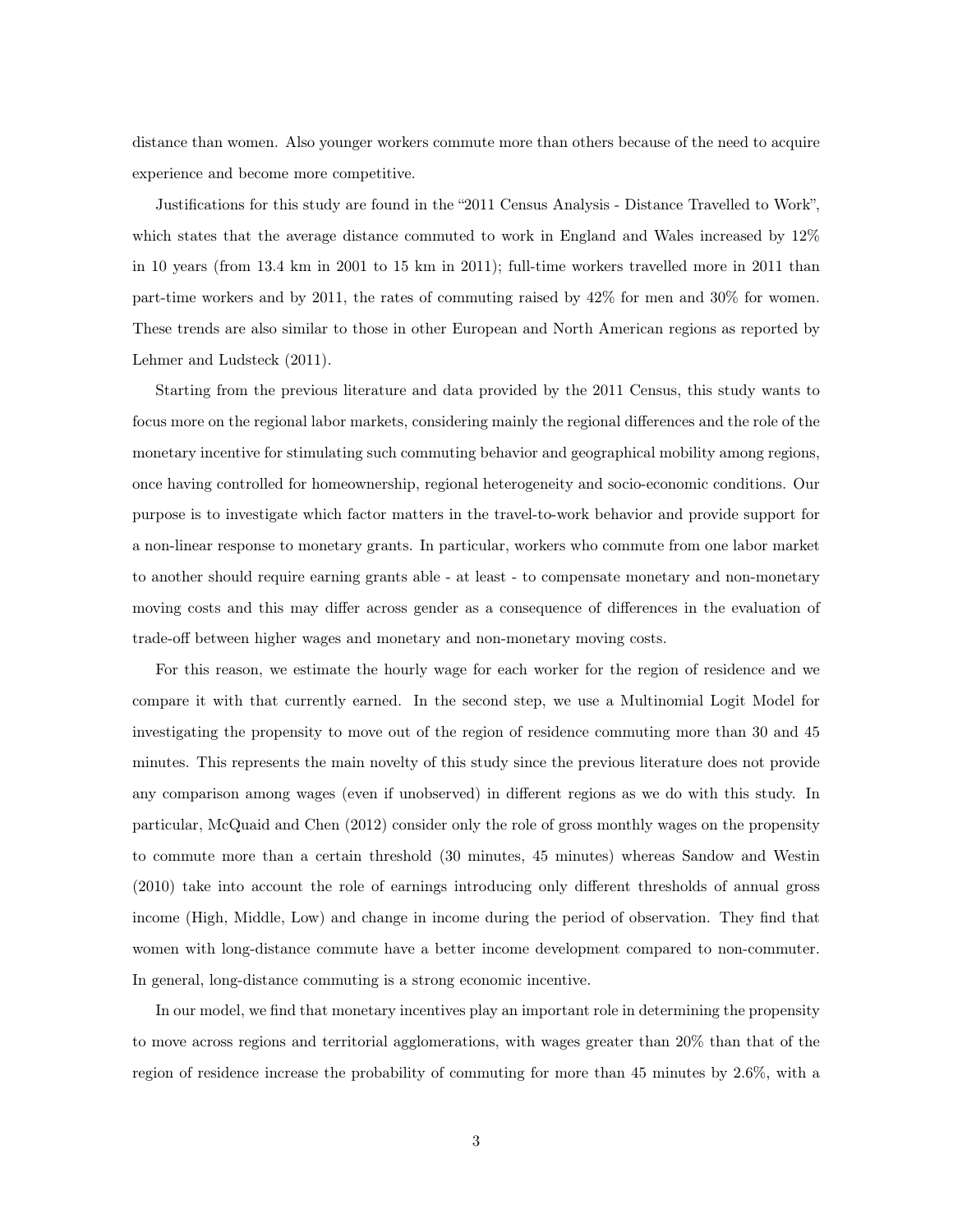gender gap estimated in 1%. Moreover, we find also that the region of London explains itself part of the commuting behavior, due to the greater attractiveness of the capital in terms of jobs, opportunities and also to the higher cost of living that pushes people to locate in the neighboring regions. We control also for gender differences, trying to explain the heterogeneity across women, finding that the presence of children or being married with lower absolute income affect negatively the women probability to commute whereas the effect is positive when the gross weekly wage is higher. Robustness checks confirm all findings.

The outline of the study is follows: Section 2 illustrates the simple theoretical model; Section 3 provides some descriptive statistics; Section 4 describes the econometric strategy; Section 5 presents comments to the empirical results; Section 6 involves some robustness checks; Section 7 presents the conclusion.

## 2 Theoretical Model

The worker's utility function is defined according to the following functional form  $V(Y, L, qh, R)$ , where Y represents the level of income,  $L$  the leisure time,  $q$  a dummy variable which is equal to 1 when there are household responsibilities h (otherwise the value is equal to 0) and R represents the region of residence. Assuming an utility-maximizing worker, each worker maximizes his utility function  $V(.)$ given two constraints i) the budget constraint  $Y = wH - c(d)$  where  $c(d)$  is the commuting cost, increasing in the distance d, and  $wH$  represents the hourly pay times the number of hours worked; ii) the lifetime constraint  $L = 24 - H - t$  where L is the leisure time as the day time net of the hours worked  $H$  and the commuting time  $t$ .

As aforementioned, in our model we are interested in verifying for which values of the hourly pay given all other conditions - a worker is willing to work in a region different from that of his residence, incurring in greater transportation costs and commuting time as well as in additional costs due to household responsibilities. Therefore, given the worker  $i = 1, \ldots, I$ , the region of residence r and the region of workplace  $l$ , an utility-maximizing worker will choose to work in a different region  $l$  from that of residence r if and only if  $V_l(Y_l, L_l, qh_l, R_l) > V_r(Y_r, L_r, qh_r, R_r)$ . The situation of indifference has been ruled out, assuming that in case of equality between both utility functions, the worker would choose randomly. Substituting both constraints within the functional form we obtain

$$
V_l(w_lH - c_l, 24 - H - t_l, qh_l, R_l) > V_r(w_rH - c_r, 24 - H - t_r, qh_r, R_r)
$$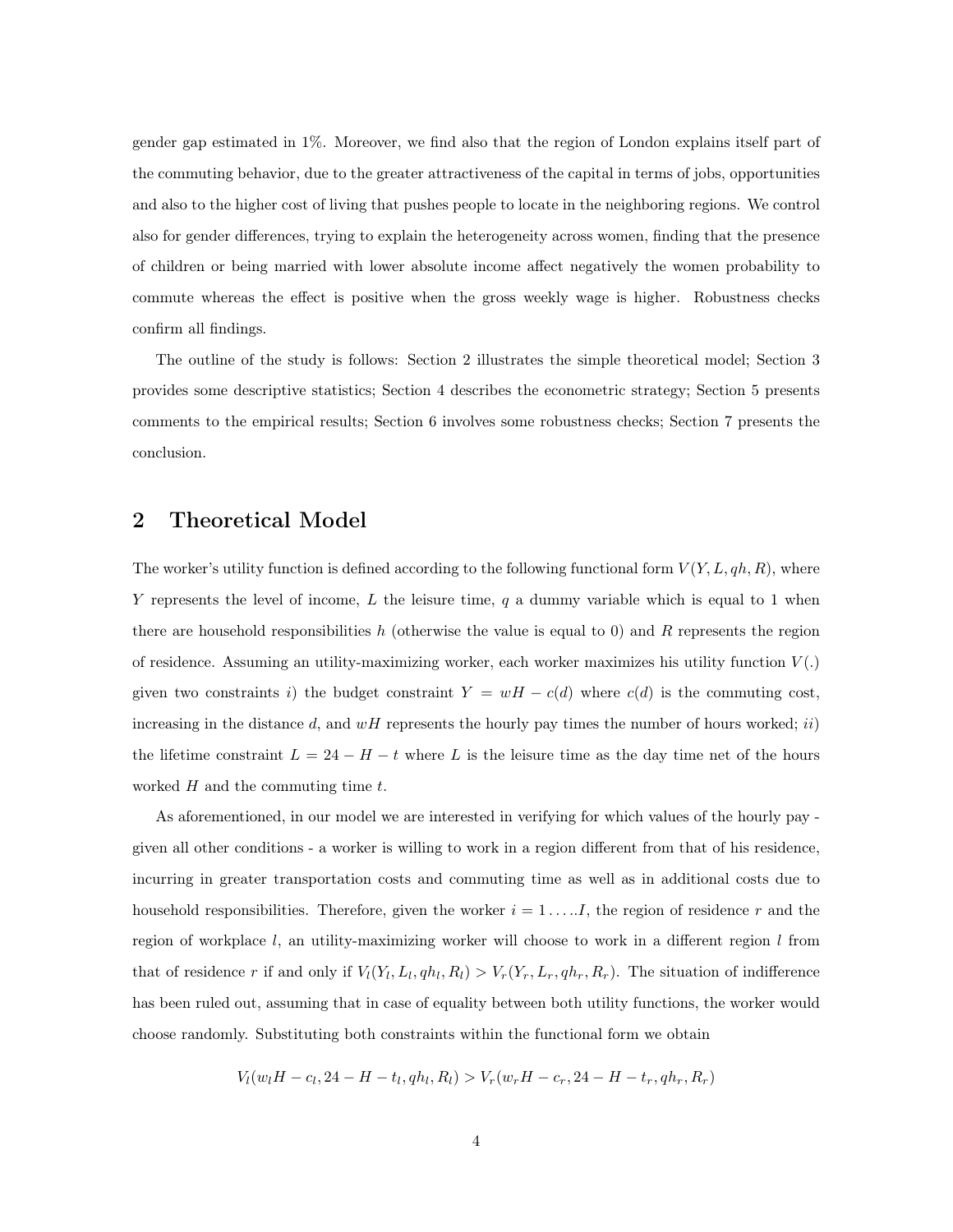Assuming additive separability, hence the independence between Income and Leisure time, the expression may be re-stated as the following:

$$
w_lH - c_l + (24 - H - t_l) + qh_l + R_l > w_rH - c_r + (24 - H - t_r) + q_rh_r + R_r
$$

Simplifying, it is possible to say that

$$
H(w_l - w_r) > (c_l - c_r) + (t_l - t_r) + q(h_l - h_r) + (R_r - R_l)
$$

which means that a worker  $i$  - given the same amount of working hours - will choose in a different local labor market from that of residence if and only if the difference in the hourly wage will be such to compensate the greater transportation costs and the reduction in the leisure time as well as a change in household responsibilities (if any, that is for  $q = 1$ ). Indeed, we expect an increase in the wage as a consequence of an increase in the commuting cost and time.

# 3 Data and Descriptive Statistics

Our model is implemented using data from the Quarterly Labour Force Survey - 4th quarter (QLFS - UK) for the period 2004-2011 in order to have a greater number of observations and to consider such variables that are not significant in a single period. After dropping for missing values in our variables, the whole dataset has been manipulated keeping only those employed with age 23-65 and with an average gross hourly pay and a predicted hourly wage greater than 2 pounds and lower than 100 pounds so as to reduce the impact of outliers.

In order to have homogeneous representations of local labour markets and capture the differences between urban and rural areas, we consider both GORs (Government Office Regions) and former Metropolitan Counties, as properly reported by the LFS. Therefore, other than the UK regions, our data consider two territorial agglomerations for Scotland, which is divided in Strathclyde and Rest of Scotland; the region of Greater London as divided in Central/Inner London and Outer London; and six Metropolitan counties (Greater Manchester; Merseyside; South Yorkshire; Tyne and Wear; West Midlands Metropolitan County; West Yorkshire). This means that - instead of having eleven different regions - we have nineteen territorial areas, as presented in Table 1, implicitly allowing to control for differences in the urbanization, housing prices and job density.

Table 2 provides some descriptive statistics and indicates that - on average - men commute longer than women (30 minutes vs. 23 minutes), public transports are used more when workers move to other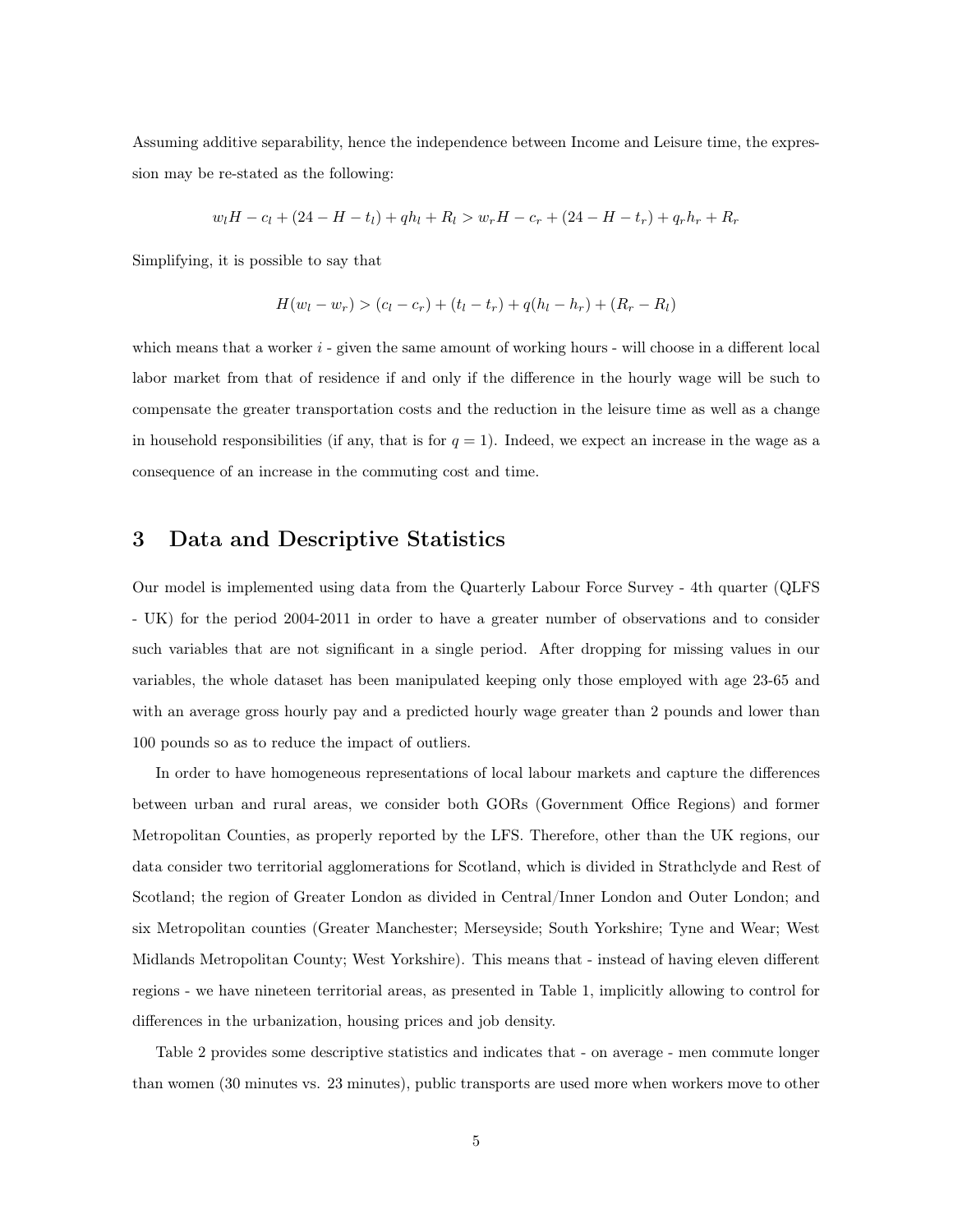| Table 1                          |
|----------------------------------|
| GORs (Government Office Regions) |
| Tyne & Wear                      |
| North England                    |
| South Yorkshire                  |
| West Yorkshire                   |
| Rest Yorkshire and Humberside    |
| East Midlands                    |
| East Anglia                      |
| Central and Inner London         |
| Outer London                     |
| South East                       |
| South West                       |
| West Midlands                    |
| Rest West Midlands               |
| Greater Manchester               |
| Merseyside                       |
| North West                       |
| Wales                            |
| Strathclyde                      |
| Rest Scotland                    |

Table 1: UK Regions and Metropolitan Areas.

regions commuting more than 45 minutes reaching a percentage of usage of 50.84% against the 21.70% of workers using it commuting 30-45 minutes. Differently, for shorter commuting outside the region of residence, the most preferred modal choice is represented by the car (87.33% vs. 6.67% of workers using the public transport) while for commuting within the region of residence public transport is used by 10.36% of all workers. The average hourly wage rate is greater for workers who do longer commuting  $(18.53 \tImes$  and 15.34  $\tImes$  respectively for the case of working at distance greater than 45 minutes and 30-45 minutes vs. 10.79  $\pounds$  for the case of working within the same region).

Quite interestingly is what happens for people who choose to move to other regions but with an average commuting time lower than 30 minutes, capturing situations in which workers move to closer city located in different GORs, near the administrative boundaries. In this case, they still earn a greater hourly wage but the commuting time is - on average - roughly the same (the average hourly wage is 12.24  $\mathcal L$  vs. 10.79  $\mathcal L$ ; the average commuting time is 21 minutes vs. 22 minutes). The average commuting time is also increasing in the distance when workers move outside their own region (42 minutes for distances between 30-45 minutes; 81 minutes for distances greater than 45 minutes).

# 4 The Econometric Strategy

The econometric strategy is based on two-steps. In the first step, since the choice of another regional labor market can be associated with higher wages and only the current wage is observed, a measure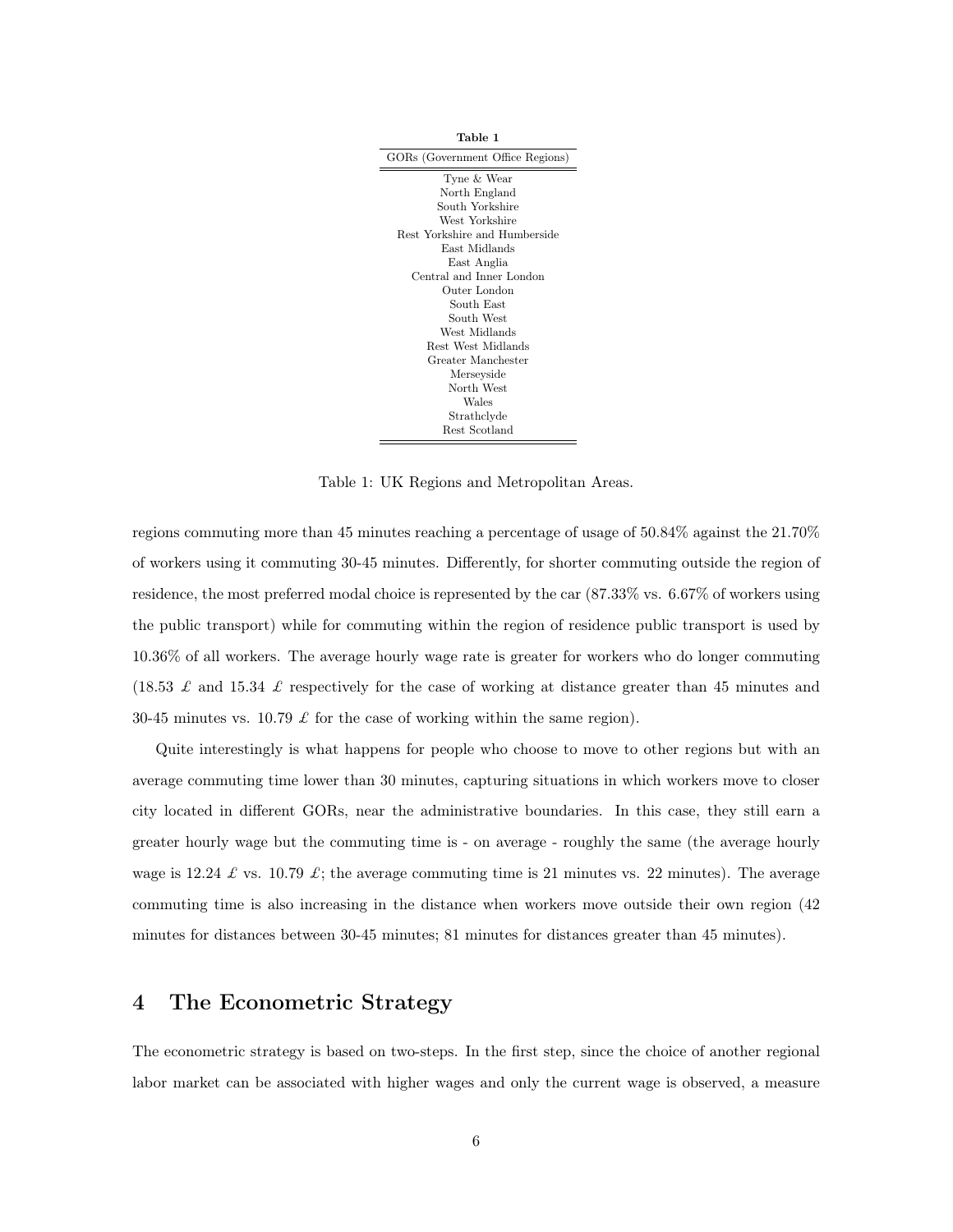|                                     |                            |                      |                      | Table 2 - Descriptive Statistics                   |                       |                                                             |                       |
|-------------------------------------|----------------------------|----------------------|----------------------|----------------------------------------------------|-----------------------|-------------------------------------------------------------|-----------------------|
|                                     | Overal                     | Female               |                      | Male In Region                                     |                       | Out and $\langle 30 \rangle$ Out and $30-45$ Out and $> 45$ |                       |
| Commuting time                      | $26 \text{ mins}$          | $23 \text{ mins}$    | $30 \text{ mins}$    | $22 \text{ mins}$                                  | $21 \text{ mins}$     | $42 \; \mathrm{mins}$                                       | 81 mins               |
| Commuting by car_motorbike          | $72.51\%$                  | $70.21\%$            | $75.10\%$            | $73.34\%$                                          | $87.33\%$             | $76.31\%$                                                   | $47.63\%$             |
| Commuting by public transport       | 13.14%                     | 13.67%               | 12.54%               | 10.36%                                             | 6.67%                 | 21.69%                                                      | $50.83\%$             |
| Hourly wage                         |                            |                      |                      |                                                    |                       |                                                             |                       |
| $(wage^*)$<br>Predicted hourly wage | $1.51$<br>$1.52$<br>$1.02$ | $\frac{10.24}{1.01}$ | $\frac{12.95}{1.02}$ | $\begin{array}{c} 10.79 \\ 11.06 \\ 1 \end{array}$ | $\frac{12.25}{12.05}$ | $\frac{15.34}{14.2}$                                        | $\frac{18.53}{15.66}$ |
| $\rm{MII}$ (wage/wage*)             |                            |                      |                      |                                                    |                       |                                                             |                       |
| N. Observations                     | 77029                      | 40847                | 36182                | 65545                                              | 4090                  | 2393                                                        | 5000                  |
|                                     |                            |                      |                      | Table 2: Descriptive Statistics.                   |                       |                                                             |                       |

| )<br>2<br>2<br>2<br>2<br>2<br>Ï |
|---------------------------------|
| ,                               |
|                                 |
|                                 |
|                                 |
|                                 |
|                                 |
| ſ                               |
|                                 |
|                                 |
| i                               |
|                                 |
| ſ                               |
|                                 |
|                                 |
| I                               |
|                                 |
|                                 |
| $\frac{2}{3}$<br>ē              |
|                                 |
|                                 |

7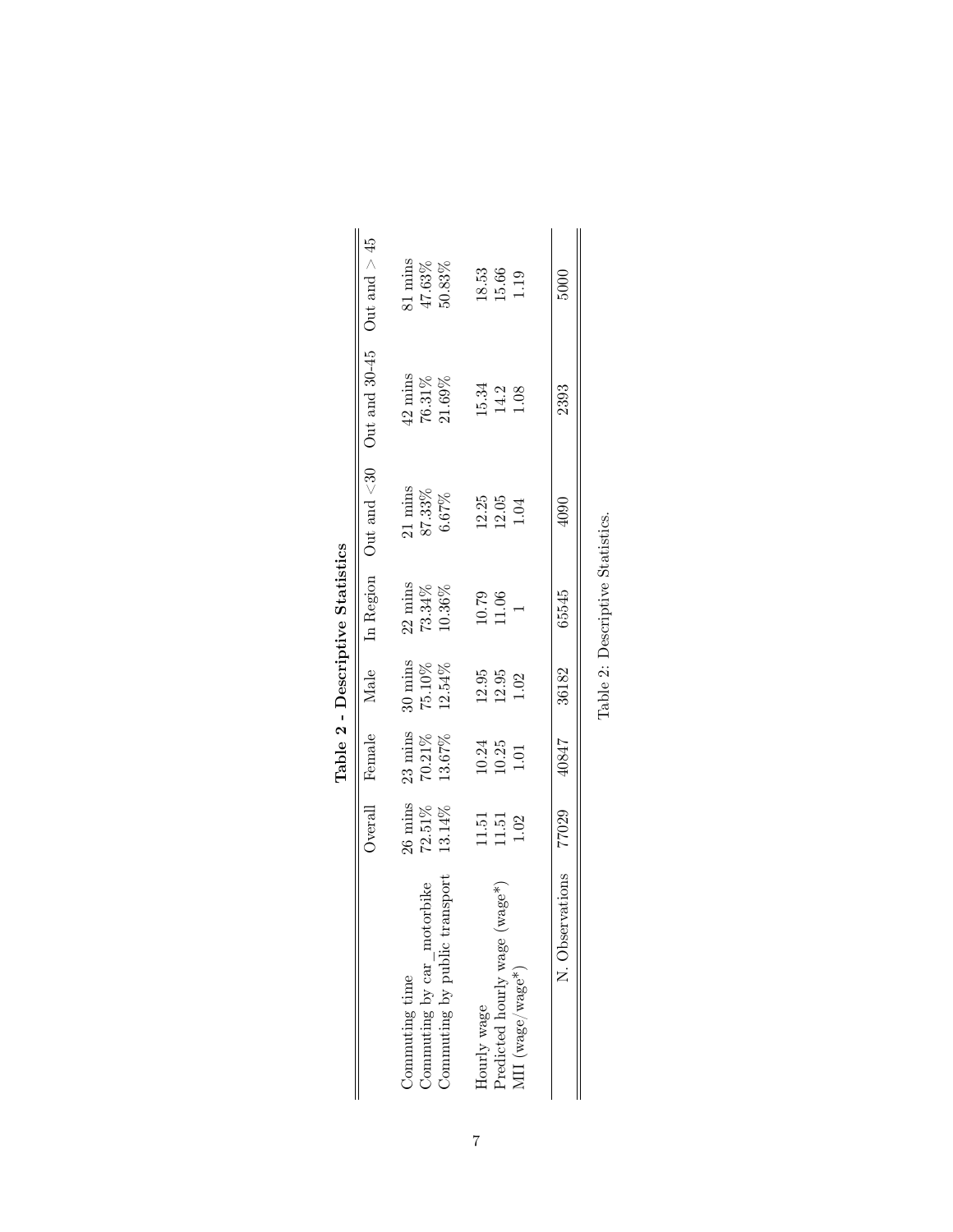of the latent wage (wage∗) in the region of residence has been derived for all workers. This represents an innovation to previous analysis and - in this way - it is possible to analyse the differences between unobserved and observed wages and their role on the propensity to move. In the second step, the probability to work outside the region of residence is estimated using the Multinomial Logit model.

To estimate the potential wage in the region of usual residence, we first use the OLS for obtaining an estimate of the determinants of the wage and then we make a prediction of the region of the current residence (wage∗). Indeed, we create a monetary incentive index (MII) ( $\frac{wage}{wage*}$ ), which takes into account whether the current wage is lower/greater - and by what extent - than the predicted. This index is considered, according to different levels, as regressor in the second step. For estimating the predicted wage for the region of usual residence, we include several variables according to the literature. In particular, the model for the unobserved wage is defined as follows

$$
wage = \alpha + \beta \mathbf{X} + \gamma \mathbf{Z} + \varepsilon
$$

where  $X$  is the vector of labor market characteristics, as the length of the contract within the same firm, the size of the firm, the type of contract (whether part-time), the sector, the role within the workplace and whether job-seeker; **Z** includes all the unknown coefficients of individual socio-economic characteristics, as the age, the age of completed education, being a couple and the presence of children, health problems that limit the work activity, whether the worker owns his house or has a mortgage and the region of residence. Moreover, in order to control for the effect of the business cycle, annual dummies are additionally included.

In order to have a good prediction of the wage, which accounts for the gender differences, OLS is estimated separately for men and women and, as robustness check, results have been compared with the estimate of the all sample. Using the separate estimation, we make the prediction of the wage for the region of residence for each worker.

As shown in Table 3, results are coherent with the labor economic theory and the strong majority of the variables are highly significant (1%). Sex differences are evident, according to the main literature (Oaxaca, 1973). The unobserved wage increases with the age in a non-linear way but more for men while women benefit slightly more for the education level, considering the age of completed education as a proxy of the number of years spent in the education system.

The predicted wage is also greater in London, East Anglia, Southern East, East Midlands and Scotland, suggesting that regional characteristics matter (the coefficients are available upon request). Working for longer in the same place leads to increased wages for both genders but also an increase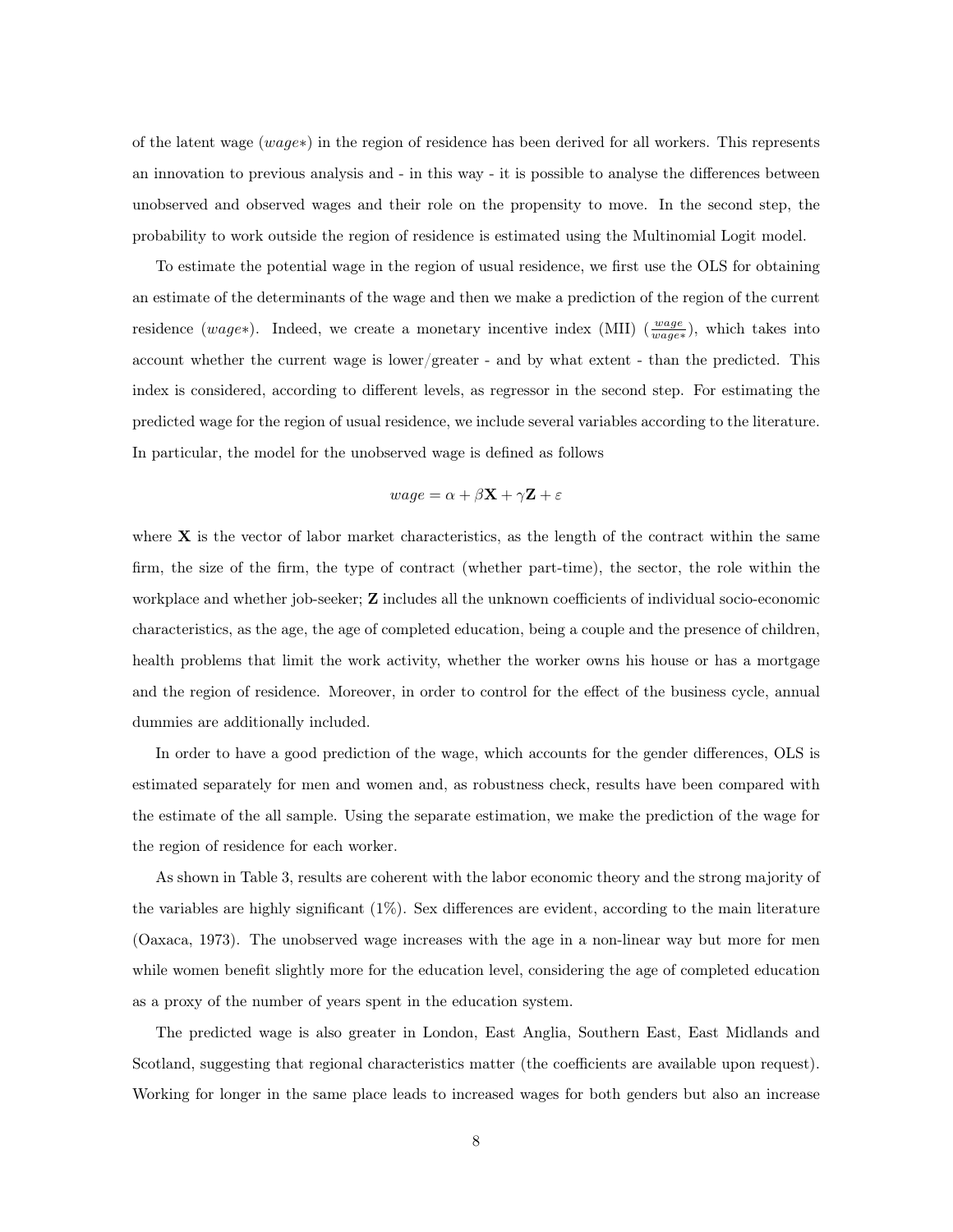in the gender pay gap. Manning and Swaffield (2008) found that this increasing gap w.r.t the early career wage may be explained by psychological differences. However, this is not the case of workers working for more than twenty years, for which women can have a greater predicted wage (1.856 for female vs. 1.667 for male). The gender pay gap is also confirmed for the type of occupation.

Table 3 indicates also that wages change according to the size of the firm and differences appear to be deeper as the company becomes bigger. Also in this case, male workers are likely to benefit more than their female counterparts in presence of bigger companies. Looking for another job during the current employment has also a strong impact on the wage determination, mainly for men. This negative relation can be associated to lower productivity and then lower wages.

According to the theory (Antonovics and Town, 2004), the household composition lead to asymmetries, with men paid 1.018 more when married or have children (0.828) while women experience a motherhood wage penalty of 0.167, which may be due to conflicts between family and job (Waldfogel, 1995). This means a reallocation of time and role between husband and wife (Lundberg and Rose, 2000). As expected, health problems that reduce the working activity significantly and negatively affect the hourly wage, with a greater reduction for men (-0.602).

Since data consider the period 2004-2011, the dependent variable has been previously deflated using the Consumer Price Index (CPI) provided by the ONS (Office for National Statistics) and the model has been controlled for the business cycle, confirming that wages suffered the economic crisis of 2008. Moreover, in order to have a homogeneous sample, all  $wages^*$  less than 2 pounds per hour and greater than 100 pounds/hour have not been considered.

Quite interestingly, as shown by Table 2, on average, the current wage and the predicted wages are exactly the same for the case of male and female workers but they slightly differ when the region of the workplace is considered. This difference is also coherent with our hypothesis for which longer commuting time (and costs) is compensated by greater wages w.r.t to that of the region of residence.

The second step is to calculate the propensity to move to other regions. Since we use the discrete response model, we define as dependent variable:

> $y = 0$  if  $region_{working} = region_{living}$  $y = 1$  if region<sub>working</sub>  $\neq$ region<sub>living</sub> and ctime < 30  $y = 2$  if region<sub>working</sub>  $\neq$ region<sub>living</sub> and 30  $<$  ctime  $<$  45  $y = 3$  if  $region_{working} \neq region_{living}$  and  $ctime > 45$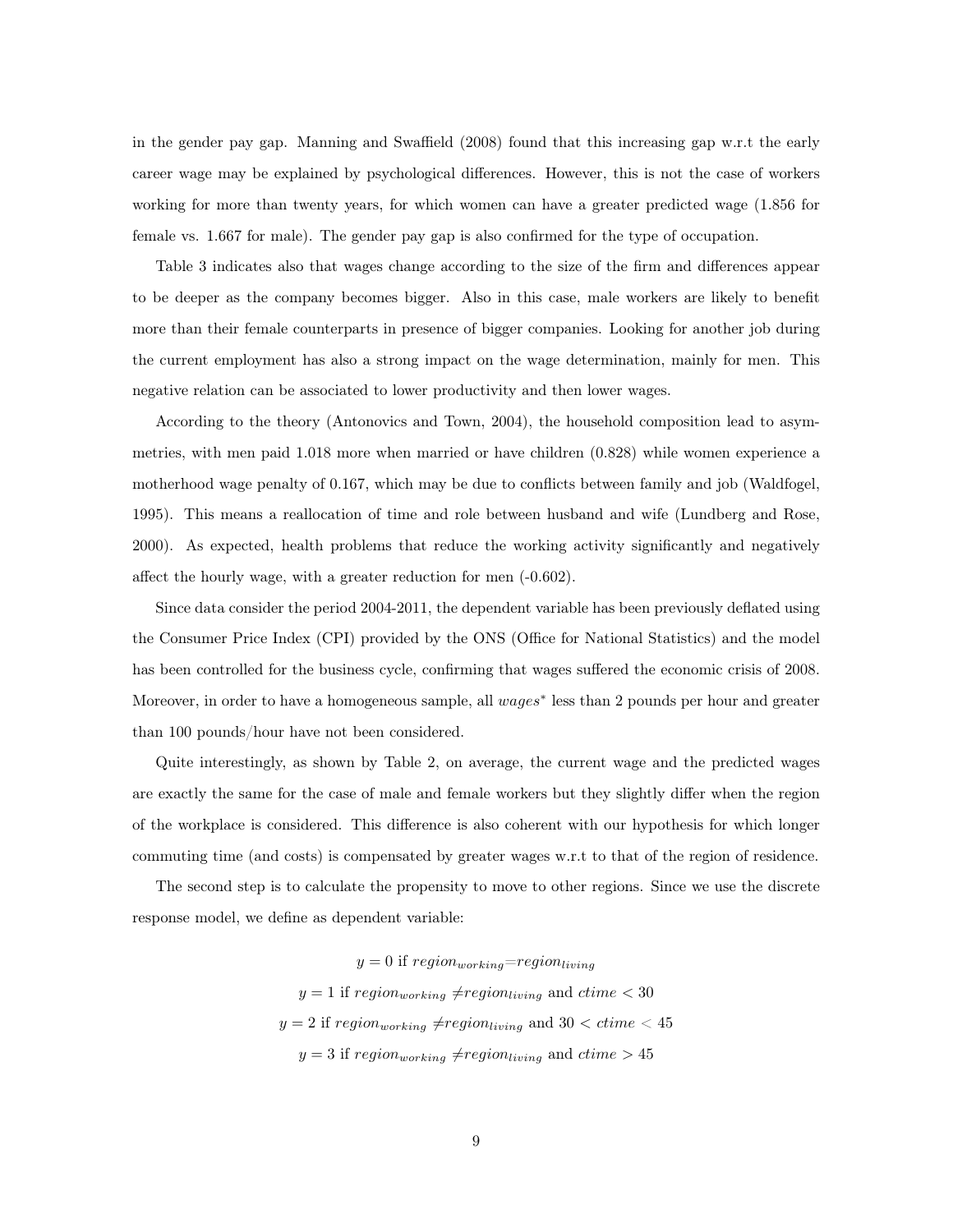| Dep. Variable: wage*               | $\frac{1}{2}$<br>Overall | Only Female            | Only Male             |
|------------------------------------|--------------------------|------------------------|-----------------------|
| Age bands (Ref: 20-29)             |                          |                        |                       |
| $30 - 49$                          | $2.081***$               | $1.757***$             | $2.424***$            |
|                                    | (0.054)                  | (0.067)                | (0.082)               |
| $50 - 59$                          | $2.210***$               | $1.741***$             | $2.636***$            |
|                                    | (0.066)                  | (0.081)                | (0.114)               |
| Over 60                            | $1.761***$               | $1.575***$             | $1.897***$            |
|                                    | (0.093)                  | (0.123)                | (0.143)               |
| <b>Age Completed Education</b>     | $0.408***$               | $0.447***$             | $0.369***$            |
|                                    | (0.009)                  | (0.012)                | (0.015)               |
| Couple                             | $0.578***$               | $0.134**$              | $1.018***$            |
|                                    | (0.042)                  | (0.050)                | (0.068)               |
| Child $<$ 15 y.o.                  | $0.379***$               | $-0.167*$              | $0.829***$            |
|                                    | (0.060)<br>$-0.420***$   | (0.066)<br>$-0.295***$ | (0.100)               |
| <b>Health Problems</b>             |                          |                        | $-0.602***$           |
| Female                             | (0.054)<br>$-1.600***$   | (0.060)                | (0.095)               |
|                                    | (0.051)                  |                        |                       |
| Job type (Ref: Routine occupation) |                          |                        |                       |
| Semi-routine occupation            | $0.271***$               | $0.319***$             | 0.017                 |
|                                    | (0.050)                  | (0.081)                | (0.070)               |
| Lower supervisory and technician   | $1.267***$               | $0.956***$             | $1.359***$            |
|                                    | (0.054)                  | (0.100)                | (0.072)               |
| Intermediate occupation            | $1.281***$               | $1.262***$             | $1.509***$            |
|                                    | (0.060)                  | (0.080)                | (0.107)               |
| Lower Managerial and professional  | $4.647***$               | $4.457***$             | $4.817***$            |
|                                    | (0.061)                  | (0.084)                | (0.086)               |
| Higher Managerial and professional | $8.986***$               | $8.631***$             | $9.034***$            |
|                                    | (0.096)                  | (0.144)                | (0.129)               |
| Tenure (Ref: $<$ 2 y.)             |                          |                        |                       |
| $2 - 5$ years                      | $0.282***$               | $0.304***$             | $0.269**$             |
|                                    | (0.056)<br>$0.618***$    | (0.066)<br>$0.567***$  | (0.094)<br>$0.761***$ |
| $5 - 10$ years                     | (0.061)                  | (0.068)                | (0.091)               |
| $10 - 20$ years                    | $1.266***$               | $1.181***$             | $1.415***$            |
|                                    | (0.064)                  | (0.078)                | (0.099)               |
| $> 20$ years                       | 1.767***                 | $1.856***$             | $1.667***$            |
|                                    | (0.075)                  | (0.101)                | (0.117)               |
| Size of the firm (Ref: $< 25$ )    |                          |                        |                       |
| $25 - 49$                          | $0.394***$               | $0.286***$             | $0.573***$            |
|                                    | (0.059)                  | (0.066)                | (0.098)               |
| $40 - 500$                         | $0.870***$               | $0.613***$             | $1.257***$            |
|                                    | (0.048)                  | (0.056)                | (0.080)               |
| >500                               | $1.611***$               | $1.041***$             | $2.370***$            |
|                                    | (0.065)                  | (0.069)                | (0.111)               |
| Job-seeking                        | $-0.539***$              | $-0.259**$             | $-0.778***$           |
| Part-time                          | (0.074)<br>$-0.274***$   | (0.095)<br>$-0.122*$   | (0.107)<br>$-0.325*$  |
|                                    | (0.052)                  | (0.054)                | (0.152)               |
| Homeowner/Mortgage                 | $1.379***$               | $1.036***$             | $1.738***$            |
|                                    | (0.045)                  | (0.052)                | (0.073)               |
| Constant                           | $-4.952***$              | $-4.753***$            | $-5.821***$           |
|                                    | (0.300)                  | (0.646)                | (0.392)               |
| Industry sector dummies            | Yes                      | Yes                    | Yes                   |
| Residence regions                  | Yes                      | Yes                    | Yes                   |
| Yearly dummies                     | Yes                      | Yes                    | Yes                   |
| R-squared                          | 0.437                    | 0.424                  | 0.425                 |
| N                                  | 77029                    | 40847                  | 36182                 |
|                                    |                          |                        |                       |

Table 3. OLS - Wage regression (First Step)

Bootstrapped Standard Errors are provided.

Table 3: First Step. OLS for the wage regression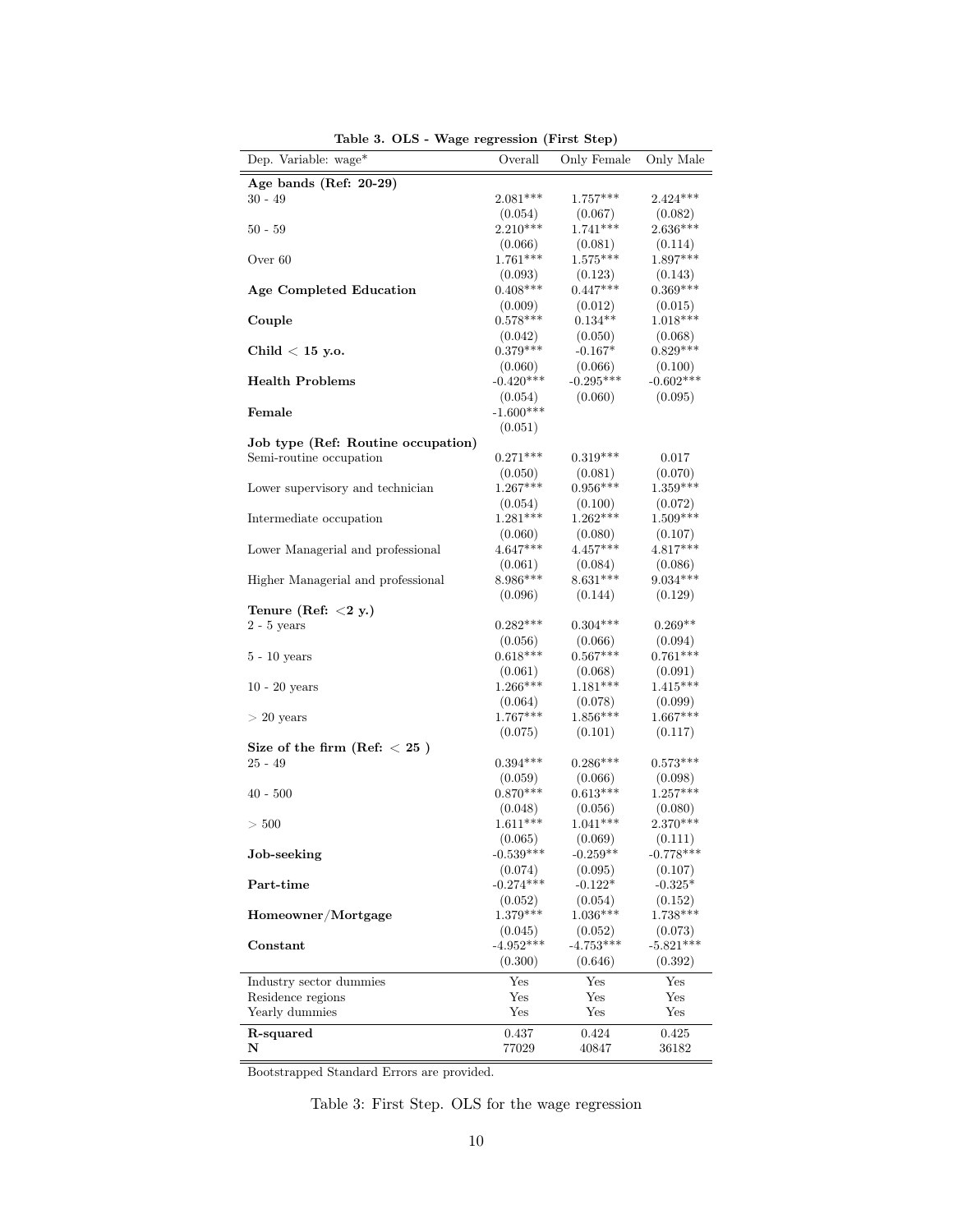We estimate the propensity to move to other regions, considering different thresholds of commuting time, through a Multinomial Logit. However, there are some drawbacks related to the use of this model, since it assumes IIA (Independence of Irrelevant Alternatives), meaning that the propensity of moving to another regions commuting more than 30 minutes is independent to the propensity to move to another region traveling more than 45 minutes or less than 30.

To produce estimates we use the Multinomial Logit Model and we consider the situation for which the worker lives and works in the same territorial area  $(Y = 0)$  as the base outcome. Therefore, the probability of each alternative is defined as follows:

$$
\Pr(Y = j) = \frac{\exp(\alpha_{ij} + \mathbf{X}_i \beta'_j)}{(1 + \sum_{k=1, k \neq 0}^{y} \exp(\alpha_{ij} + \mathbf{X}_i \beta'_j)} \text{ for } j \neq 0 \text{ and } j = 1, 2, 3;
$$

$$
\Pr(Y = 0) = \frac{1}{(1 + \sum_{k=1, k \neq 0}^{y} \exp(\alpha_{ij} + \mathbf{X}_i \beta'_j)}.
$$

According to McQuaid & Chen  $(2012)$ , we consider four factors, contained in X, that explain differences in the travel-to-work: 1) individual factors; 2) job characteristics; 3) household responsibilities; 4) external factors, as public transport and housing/mortgages availability. We also considers - as regressors - different levels ( $< 0.90; 0.90 - 1.10; 1.10 - 1.20; > 119$ ) of the Monetary Incentive Index  $(\frac{wage}{wage*})$  obtained in the first stage and measuring the ratio between the current and the predicted wage<sup>1</sup>. Since it is a two stage model, standard errors are calculated through bootstrapping, allowing for 500 iterations.

# 5 Empirical Results

Table 4 shows results from the Multinomial Logit Model for the whole sample and by gender. Since the coefficients of the Multinomial Logit do not provide a direct interpretation, Table 5 presents a better understanding of results using the Average Marginal Effect (AME) for the variables of interest with respect to the baseline outcome. Tables 6-7-8 provide some robustness checks.

Some variables are not significant for the case of workers moving out of their region but at a distance lower than 30 minutes. This may be interpreted by the fact that the situation within the boundaries of the region/agglomeration area is quite the same as that in the neighborhood and, hence, there are no statistical differences from the baseline model. If we look at the descriptive statistics, we also note

<sup>&</sup>lt;sup>1</sup>In the Multinomial Logit, as baseline outcome for measuring the monetary incentive, we use the second level, that is 0.90 − 1.10. In this way, we are able to take also into account potential estimation errors, which may affect the results. A further robustness check is also provided in Section 6.3 using different levels.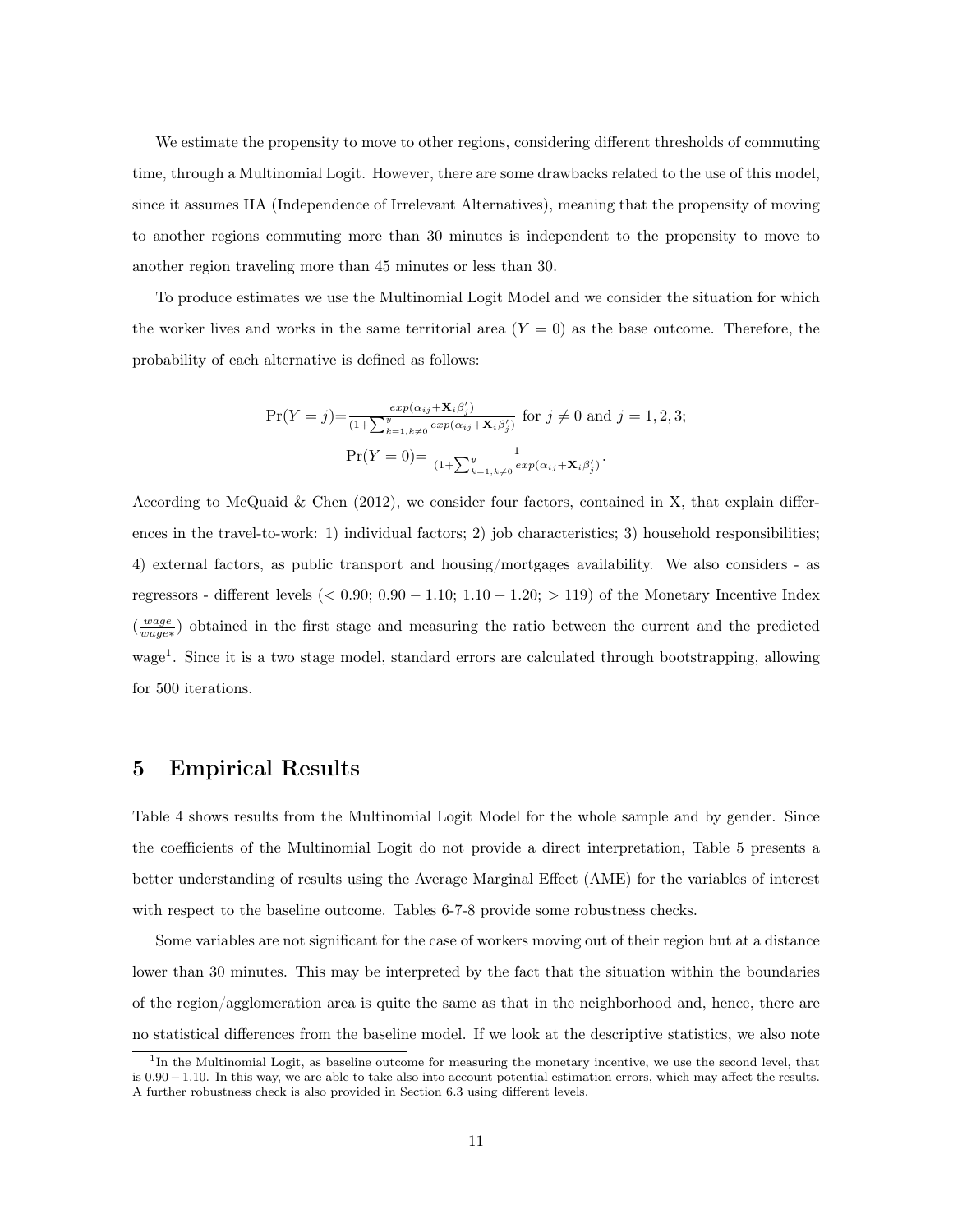that the average commuting time is similar to that of workers living and working in the same region, meaning that for this case there is no role played by the monetary incentive.

Looking at the cases with commuting distance greater than 30 minutes (Out 30-45 and Out  $>45$ ), age is represented using different age bands, in order to better capture the non-linearity. Results show how the willingness to move to other regions change according to the distance and to the gender. Women are more likely to commute longer distances when relatively young (up to 40 y.o) while male workers are always increasing in the probability of commuting, with high significance at any level.

The household composition is quite important in determining the commuting behavior: being married or living as a couple positively affect the probability of working in other regions; the presence of children affects gender differently, with a stronger impact on women, who are less likely to commute more than 30 minutes when they move to other local labour markets in presence of children with age less than 15 y.o. (-0.339 and -0.274 respectively for the case of commuting time of 30-45 minutes and more than 45 minutes). This result is coherent with that of McQuaid and Chen (2012), who found that women travel less in presence of dependent children. The economic explanation of these results is quite intuitive since women need more flexibility in order to solve conflicts between the family and the job and this may be also related to a household utility maximization problem that results in reduced commuting distances for women. At this regard, Sandow (2008) argue that shorter commuting may be a strategy to combine wage and deal with emergencies due to the presence of children and their possibility to be ill or to be picked up at school.

Quite interestingly is also what happens considering the regions of the workplace (the coefficients are not reported), giving a map of the state of regional labor markets and their attractiveness, with places of migration and emigration. Keeping Tyne & Wear as the reference region, the North of England, Scotland and also Wales are regions with a quite local labor market or with high levels of outcommuting, since their coefficients are negative. Metropolitan Counties experience higher coefficients with respect to regions as a whole and this is explain by the fact that Metropolitan Counties are considered as large urban centers, while regions net of metropolitan counties have a greater share of rural zones. Moreover, people working in London are more likely to come from other regions. This is quite intuitive because of more opportunities, as well as the housing cost that can lead people to locate in other regions or in rural areas in order to have better trade-off between housing and commuting costs. This confirms Cameron and Muellbauer (1998), who found that lower unemployment rates and higher relative house prices encourage in-commuting.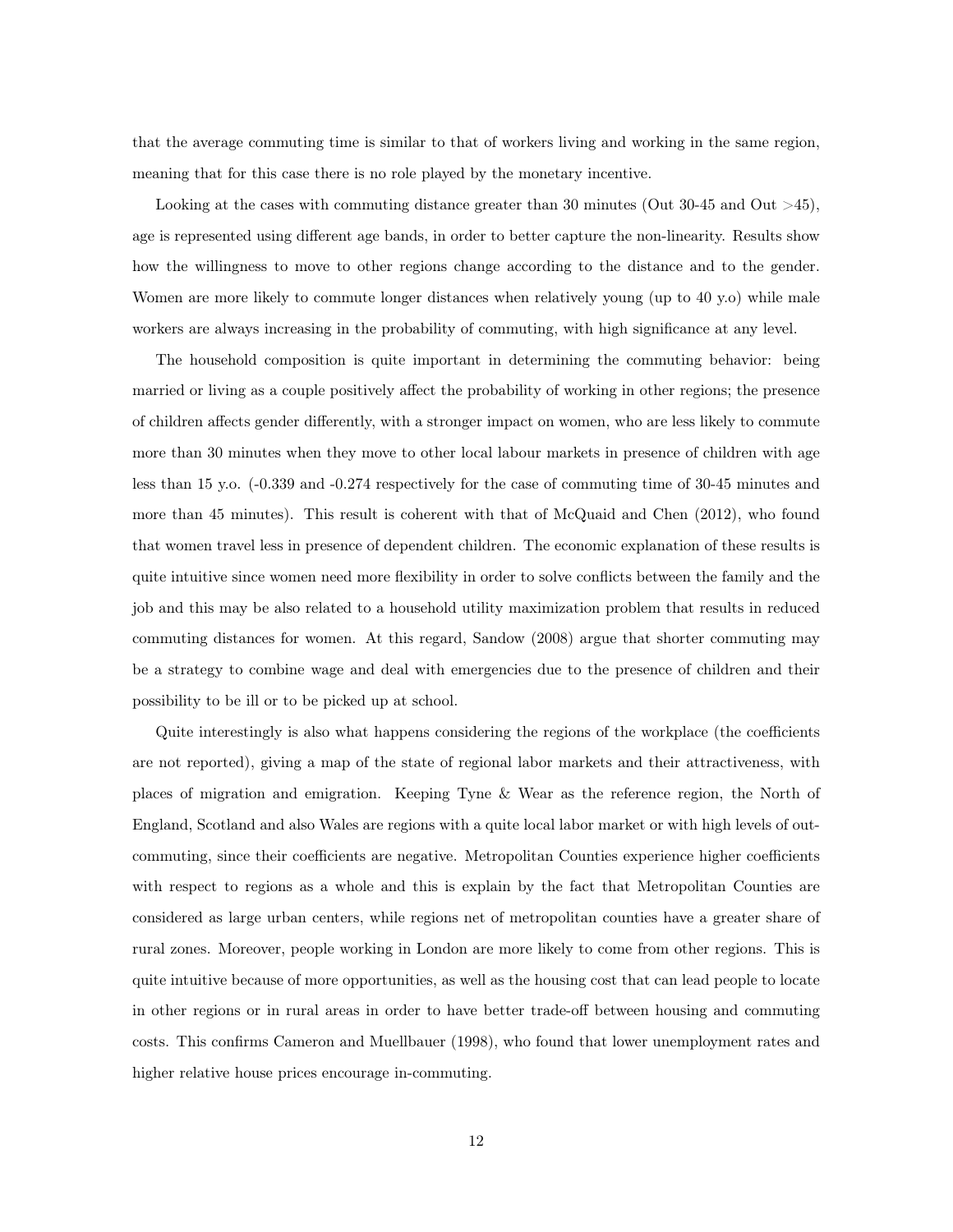|                                |             | Overall     |             |             | Male Only        |             |             | Female Only |             |  |  |
|--------------------------------|-------------|-------------|-------------|-------------|------------------|-------------|-------------|-------------|-------------|--|--|
|                                | Out < 30    | Out 30-45   | Out > 45    | Out < 30    | <i>Out</i> 30-45 | Out > 45    | Out < 30    | Out 30-45   | Out > 45    |  |  |
| Age bands (Ref: $20-29$ )      |             |             |             |             |                  |             |             |             |             |  |  |
| $30 - 49$                      | 0.043       | 0.080       | $0.237***$  | 0.050       | 0.079            | $0.269**$   | 0.053       | 0.123       | $0.250**$   |  |  |
|                                | (0.052)     | (0.065)     | (0.059)     | (0.078)     | (0.102)          | (0.093)     | (0.082)     | (0.095)     | (0.079)     |  |  |
| $50 - 59$                      | 0.041       | 0.044       | $0.270***$  | 0.048       | 0.033            | 0.142       | 0.056       | 0.083       | $0.359***$  |  |  |
|                                | (0.061)     | (0.084)     | (0.073)     | (0.090)     | (0.128)          | (0.118)     | (0.097)     | (0.114)     | (0.094)     |  |  |
| Over 60                        | 0.061       | $-0.153$    | $0.234*$    | 0.206       | $-0.284$         | 0.056       | 0.003       | $-0.102$    | $0.327**$   |  |  |
|                                | (0.091)     | (0.135)     | (0.098)     | (0.129)     | (0.252)          | (0.203)     | (0.128)     | (0.155)     | (0.117)     |  |  |
| Couple                         | 0.077       | $0.108*$    | $0.213***$  | $0.110*$    | $0.152*$         | $0.198**$   | 0.042       | 0.057       | $0.186***$  |  |  |
|                                | (0.039)     | (0.049)     | (0.040)     | (0.055)     | (0.075)          | (0.066)     | (0.054)     | (0.064)     | (0.054)     |  |  |
| Child<15y.o                    | $-0.059$    | $-0.082$    | 0.061       | $-0.104$    | $-0.339***$      | $-0.273***$ | $-0.018$    | 0.078       | $0.216***$  |  |  |
|                                | (0.046)     | (0.061)     | (0.050)     | (0.069)     | (0.103)          | (0.083)     | (0.060)     | (0.071)     | (0.059)     |  |  |
| Mortage/Homeownership          | $0.241***$  | $0.507***$  | $0.812***$  | $0.161*$    | $0.496***$       | $0.738***$  | $0.291***$  | $0.495***$  | $0.832***$  |  |  |
|                                | (0.050)     | (0.063)     | (0.055)     | (0.069)     | (0.106)          | (0.098)     | (0.067)     | (0.079)     | (0.076)     |  |  |
| Address Stability (Ref: <2 y.) |             |             |             |             |                  |             |             |             |             |  |  |
| $2-10$ years                   | $-0.021$    | 0.003       | $-0.060$    | $-0.100$    | $-0.092$         | $-0.130$    | 0.045       | 0.065       | $-0.026$    |  |  |
|                                | (0.051)     | (0.066)     | (0.051)     | (0.074)     | (0.092)          | (0.083)     | (0.070)     | (0.077)     | (0.066)     |  |  |
| $>10$ years                    | $-0.062$    | $-0.253***$ | $-0.333***$ | $-0.175*$   | $-0.610***$      | $-0.538***$ | 0.040       | $-0.029$    | $-0.205**$  |  |  |
|                                | (0.056)     | (0.074)     | (0.057)     | (0.082)     | (0.113)          | (0.095)     | (0.077)     | (0.089)     | (0.073)     |  |  |
| Part-time                      | $-0.117*$   | $-0.607***$ | $-0.551***$ | $-0.085$    | $-0.581***$      | $-0.405***$ | $-0.225*$   | $-0.456**$  | $-0.858***$ |  |  |
|                                | (0.047)     | (0.077)     | (0.059)     | (0.056)     | (0.093)          | (0.071)     | (0.110)     | (0.162)     | (0.134)     |  |  |
| Job type (Ref:low-skilled)     |             |             |             |             |                  |             |             |             |             |  |  |
| Intermediate Occupation        | 0.090       | $0.538***$  | $0.858***$  | 0.076       | $0.733***$       | $0.935***$  | 0.097       | $0.469***$  | $0.799***$  |  |  |
|                                | (0.047)     | (0.084)     | (0.068)     | (0.073)     | (0.148)          | (0.120)     | (0.070)     | (0.099)     | (0.082)     |  |  |
| Managerial Professions         | $0.214***$  | $1.006***$  | $1.405***$  | $0.214**$   | $1.209***$       | $1.416***$  | $0.214***$  | $0.938***$  | $1.405***$  |  |  |
|                                | (0.044)     | (0.074)     | (0.063)     | (0.066)     | (0.148)          | (0.114)     | (0.059)     | (0.086)     | (0.075)     |  |  |
| Tenure (Ref: $<$ 2 y.)         |             |             |             |             |                  |             |             |             |             |  |  |
| $2 - 5$ years                  | $-0.115*$   | $-0.277***$ | $-0.247***$ | $-0.163*$   | $-0.272*$        | $-0.119$    | $-0.070$    | $-0.272***$ | $-0.313***$ |  |  |
|                                | (0.052)     | (0.067)     | (0.057)     | (0.068)     | (0.109)          | (0.091)     | (0.068)     | (0.081)     | (0.071)     |  |  |
| $5 - 10$ years                 | $-0.152**$  | $-0.316***$ | $-0.260***$ | $-0.150*$   | $-0.324**$       | $-0.148$    | $-0.158*$   | $-0.301***$ | $-0.315***$ |  |  |
|                                | (0.052)     | (0.066)     | (0.054)     | (0.072)     | (0.105)          | (0.087)     | (0.071)     | (0.081)     | (0.068)     |  |  |
| $10 - 20$ years                | $-0.151**$  | $-0.333***$ | $-0.413***$ | $-0.230**$  | $-0.265*$        | $-0.308**$  | $-0.089$    | $-0.362***$ | $-0.474***$ |  |  |
|                                | (0.054)     | (0.070)     | (0.058)     | (0.077)     | (0.110)          | (0.099)     | (0.072)     | (0.085)     | (0.073)     |  |  |
| $>20$ years                    | $-0.137*$   | $-0.448***$ | $-0.325***$ | $-0.286**$  | $-0.118$         | $-0.035$    | $-0.060$    | $-0.618***$ | $-0.489***$ |  |  |
|                                | (0.062)     | (0.087)     | (0.063)     | (0.101)     | (0.140)          | (0.115)     | (0.087)     | (0.099)     | (0.079)     |  |  |
| Public firm                    | $-0.308***$ | $-0.253***$ | $-0.413***$ | $-0.256***$ | $-0.243**$       | $-0.407***$ | $-0.346***$ | $-0.230***$ | $-0.353***$ |  |  |
|                                | (0.037)     | (0.050)     | (0.041)     | (0.051)     | (0.075)          | (0.064)     | (0.058)     | (0.068)     | (0.052)     |  |  |
| Female                         | $-0.248***$ | $-0.581***$ | $-0.755***$ |             |                  |             |             |             |             |  |  |
|                                | (0.037)     | (0.048)     | (0.038)     |             |                  |             |             |             |             |  |  |
| $MI(Ref: 90-110)$              |             |             |             |             |                  |             |             |             |             |  |  |
| < 90                           | $-0.143**$  | $-0.331***$ | $-0.412***$ | $-0.087$    | $-0.423***$      | $-0.340***$ | $-0.184**$  | $-0.268***$ | $-0.447***$ |  |  |
|                                | (0.045)     | (0.061)     | (0.051)     | (0.063)     | (0.097)          | (0.083)     | (0.064)     | (0.077)     | (0.067)     |  |  |
| 110-120                        | 0.018       | 0.140       | $0.271***$  | $-0.119$    | $-0.043$         | $0.446***$  | 0.131       | $0.263*$    | 0.186       |  |  |
|                                | (0.072)     | (0.091)     | (0.074)     | (0.106)     | (0.158)          | (0.117)     | (0.111)     | (0.122)     | (0.102)     |  |  |
| >119                           | $0.105*$    | $0.252***$  | $0.550***$  | 0.095       | $0.209*$         | $0.652***$  | 0.114       | $0.285***$  | $0.497***$  |  |  |
|                                | (0.048)     | (0.063)     | (0.047)     | (0.072)     | (0.095)          | (0.081)     | (0.071)     | (0.079)     | (0.069)     |  |  |
| Car Motorbike                  | $1.288***$  | $2.283***$  | $2.148***$  | $1.388***$  | $2.456***$       | $2.393***$  | $1.195***$  | $2.164***$  | $2.028***$  |  |  |
|                                | (0.070)     | (0.158)     | (0.123)     | (0.106)     | (0.294)          | (0.259)     | (0.096)     | (0.191)     | (0.157)     |  |  |
| <b>Public Transport</b>        | $-0.018$    | $1.965***$  | 2.977***    | 0.100       | $2.310***$       | $3.501***$  | $-0.154$    | $1.693***$  | $2.651***$  |  |  |
|                                | (0.096)     | (0.168)     | (0.121)     | (0.140)     | (0.298)          | (0.252)     | (0.140)     | (0.198)     | (0.152)     |  |  |
| Constant                       | $-3.157***$ | $-5.592***$ | $-6.364***$ | $-3.408***$ | $-6.139***$      | $-7.086***$ | $-3.173***$ | $-5.738***$ | $-6.520***$ |  |  |
|                                | (0.135)     | (0.226)     | (0.198)     | (0.192)     | (0.408)          | (0.336)     | (0.179)     | (0.276)     | (0.267)     |  |  |
| <b>Annual Dummies</b>          |             | Yes         |             |             | Yes              |             |             | Yes         |             |  |  |
|                                |             |             |             |             |                  |             |             |             |             |  |  |
| Regional Workplace Dummies     |             | Yes         |             |             | Yes              |             |             | Yes         |             |  |  |
| Pseudo R-squared               |             | 21.00%      |             |             | 19,3%            |             |             | 21,7%       |             |  |  |
|                                |             |             |             |             |                  |             |             |             |             |  |  |

Table 4 - Multinomial Logit

Bootstrapped Standard Errors are provided.

Table 4: Multinomial Logit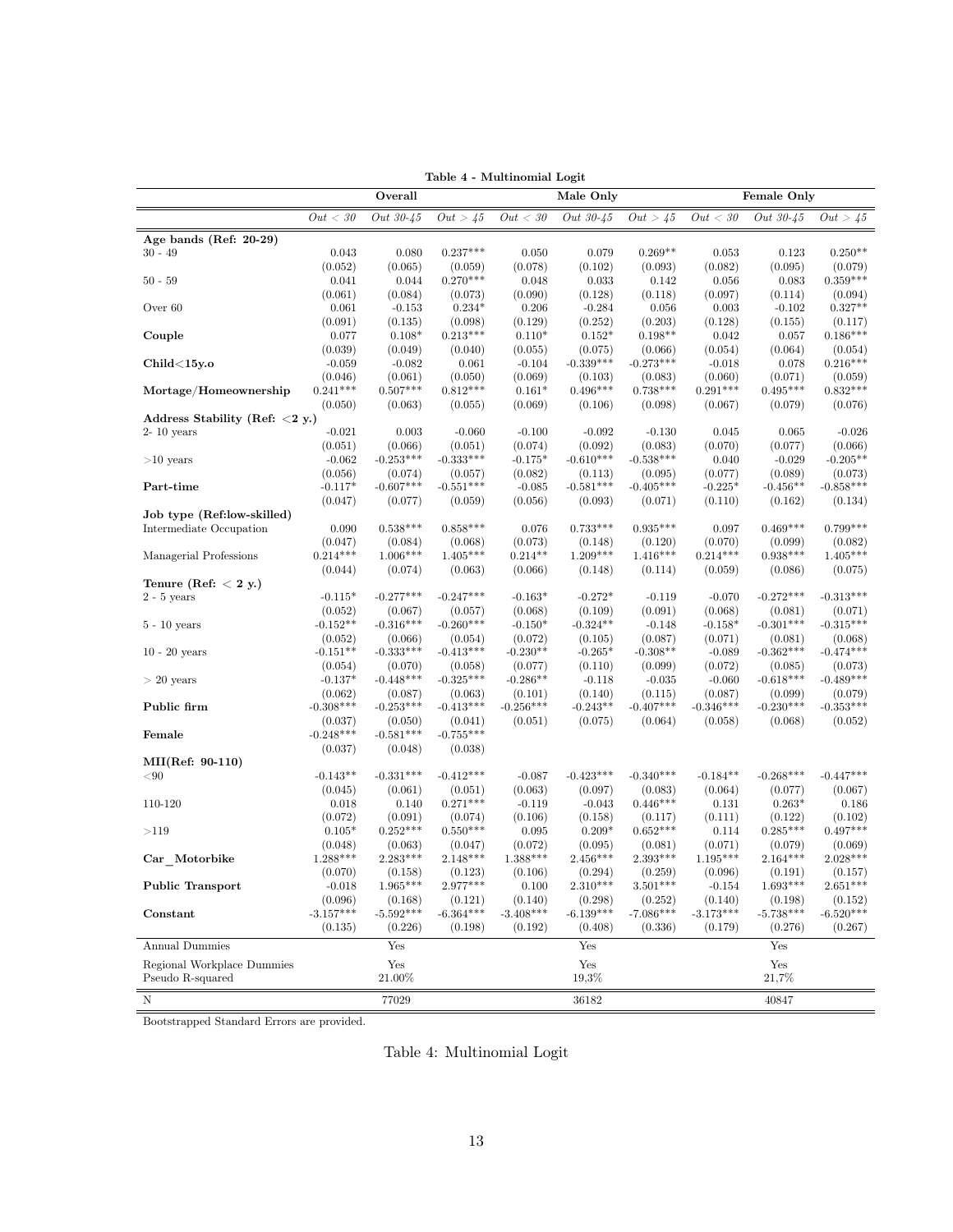|                   |            |             |             |                    | Margins for Multinomial Logit     |             |           |             |             |
|-------------------|------------|-------------|-------------|--------------------|-----------------------------------|-------------|-----------|-------------|-------------|
|                   |            | Overall     |             |                    | Male                              |             |           | Female      |             |
| MII (Ref: 90-110) | Out < 30   | Out 30-45   | Out > 45    | Out < 30           | Out 30-45                         | Out > 45    | Out < 30  | Out 30-45   | Out > 45    |
| < 90              | $-0.004**$ | $-0.007***$ | $-0.014***$ | $-0.006**$         | $-0.006**$                        | $-0.022***$ | $-0.022$  | $-0.007***$ | $-0.007**$  |
|                   | (0.002)    | (0.002)     | (0.002)     | (0.003)            | (0.003)                           | (0.003)     | (0.003)   | (0.002)     | (0.002)     |
| 110-120           | $-0.001$   | 0.003       | $0.012***$  | 0.005              | $0.009**$                         | 0.009       | $-0.006$  | $-0.002$    | $0.015***$  |
|                   | (0.003)    | (0.003)     | (0.003)     | (0.005)            | (0.005)                           | (0.006)     | (0.004)   | (0.003)     | (0.004)     |
| >119              | 0.002      | $0.004**$   | $0.026***$  | 0.002              | $0.007**$                         | $0.032***$  | 0.002     | 0.002       | $0.022***$  |
|                   | (0.002)    | (0.002)     | (0.002)     | (0.004)            | (0.003)                           | (0.004)     | (0.003)   | (0.002)     | (0.003)     |
|                   |            |             |             |                    |                                   |             |           |             |             |
|                   |            |             |             | Margins No London  |                                   |             |           |             |             |
| $< \! 90$         | $-0.005**$ | $-0.003***$ | $-0.007***$ | $-0.007**$         | $-0.005***$                       | $-0.013***$ | $-0.002$  | $-0.006***$ | $-0.001$    |
|                   | (0.002)    | (0.001)     | (0.002)     | (0.003)            | (0.002)                           | (0.003)     | (0.002)   | (0.001)     | (0.001)     |
| 110-120           | 0.001      | 0.003       | $0.008**$   | 0.006              | $0.008**$                         | 0.005       | $-0.004$  | $-0.001$    | $0.009**$   |
|                   | (0.003)    | (0.002)     | (0.003)     | (0.005)            | (0.004)                           | (0.005)     | (0.004)   | (0.002)     | (0.003)     |
| >119              | 0.002      | $0.004**$   | $0.021***$  | 0.024              | $0.008**$                         | $0.029***$  | 0.002     | 0.002       | $0.013***$  |
|                   | (0.002)    | (0.002)     | (0.002)     | (0.004)            | (0.003)                           | (0.004)     | (0.003)   | (0.002)     | (0.002)     |
|                   |            |             |             |                    |                                   |             |           |             |             |
|                   |            |             |             | <b>Margins HRS</b> |                                   |             |           |             |             |
| $< \! 90$         | $-0.003$   | $-0.004**$  | $-0.007***$ | $-0.005$           | $-0.003***$                       | $-0.011***$ | $-0.009$  | $-0.005**$  | $-0.004*$   |
|                   | (0.002)    | (0.002)     | (0.002)     | (0.003)            | (0.003)                           | (0.003)     | (0.003)   | (0.002)     | (0.002)     |
| 110-120           | $-0.001$   | 0.002       | $0.009***$  | 0.005              | 0.008                             | 0.005       | $-0.006*$ | $-0.003$    | $0.013***$  |
|                   | (0.003)    | (0.002)     | (0.003)     | (0.005)            | (0.004)                           | (0.005)     | (0.004)   | (0.003)     | (0.004)     |
| >119              | 0.001      | 0.001       | $0.018***$  | 0.001              | 0.004                             | $0.022***$  | 0.002     | $-0.009$    | $0.017***$  |
|                   | (0.002)    | (0.002)     | (0.002)     | (0.004)            | (0.003)                           | (0.004)     | (0.003)   | (0.002)     | (0.003)     |
|                   |            |             |             |                    |                                   |             |           |             |             |
|                   |            |             |             |                    | Margins with different thresholds |             |           |             |             |
| MII (Ref: 95-105) |            |             |             |                    |                                   |             |           |             |             |
| $<\!\!95$         | $-0.003$   | $-0.007***$ | $-0.02***$  | $-0.004$           | $-0.006*$                         | $-0.018***$ | $-0.019$  | $-0.007***$ | $-0.012***$ |
|                   | (0.003)    | (0.002)     | (0.002)     | (0.003)            | (0.003)                           | (0.004)     | (0.003)   | (0.002)     | (0.003)     |
| 105-120           | $-0.001$   | 0.001       | $0.007**$   | 0.008              | 0.005                             | $0.011*$    | $-0.006$  | $-0.002$    | 0.004       |
|                   | (0.003)    | (0.003)     | (0.003)     | (0.005)            | (0.004)                           | (0.005)     | (0.004)   | (0.003)     | (0.003)     |
| >119              | 0.002      | 0.003       | $0.024***$  | 0.003              | 0.006                             | $0.034***$  | 0.001     | 0.001       | $0.016***$  |
|                   | (0.003)    | (0.002)     | (0.003)     | (0.004)            | (0.004)                           | (0.005)     | (0.004)   | (0.003)     | (0.003)     |
|                   |            |             |             |                    |                                   |             |           |             |             |

Table 5 - Marginal Effects under different treatments

Table 5: Analysis of Marginal Effects under different settings.

Moreover, the model defines low-skilled positions as reference, which have a particularly local labor market and also greater wages. Table 4 indicates that managerial workers are more likely to travelto-work more than 30 minutes and this can be also explained by the fact that white-collars tend to be more informed about alternative jobs (Button, 1976). Therefore, if we consider the type of job as related to the level of education, then more educated workers are more likely to commute (Romani et al. 2003, Cassel et al., 2013; Parenti and Tealdi, 2015) and there is heterogeneity in the women's behaviors according to their position and their ambitions.

Results from housing ownerships and the presence of mortgages, which represent forms of rigidities in the worker's behavior, are consistent with the theory and, hence, workers are more likely to commute because of the high costs of changing location or re-negotiating the mortgage. However, this could not be the case of the long run when, according to the theory, these costs can be relaxed. To strengthen this hypothesis, Clark and Burt (1980) found that workers are likely to minimize the commuting distance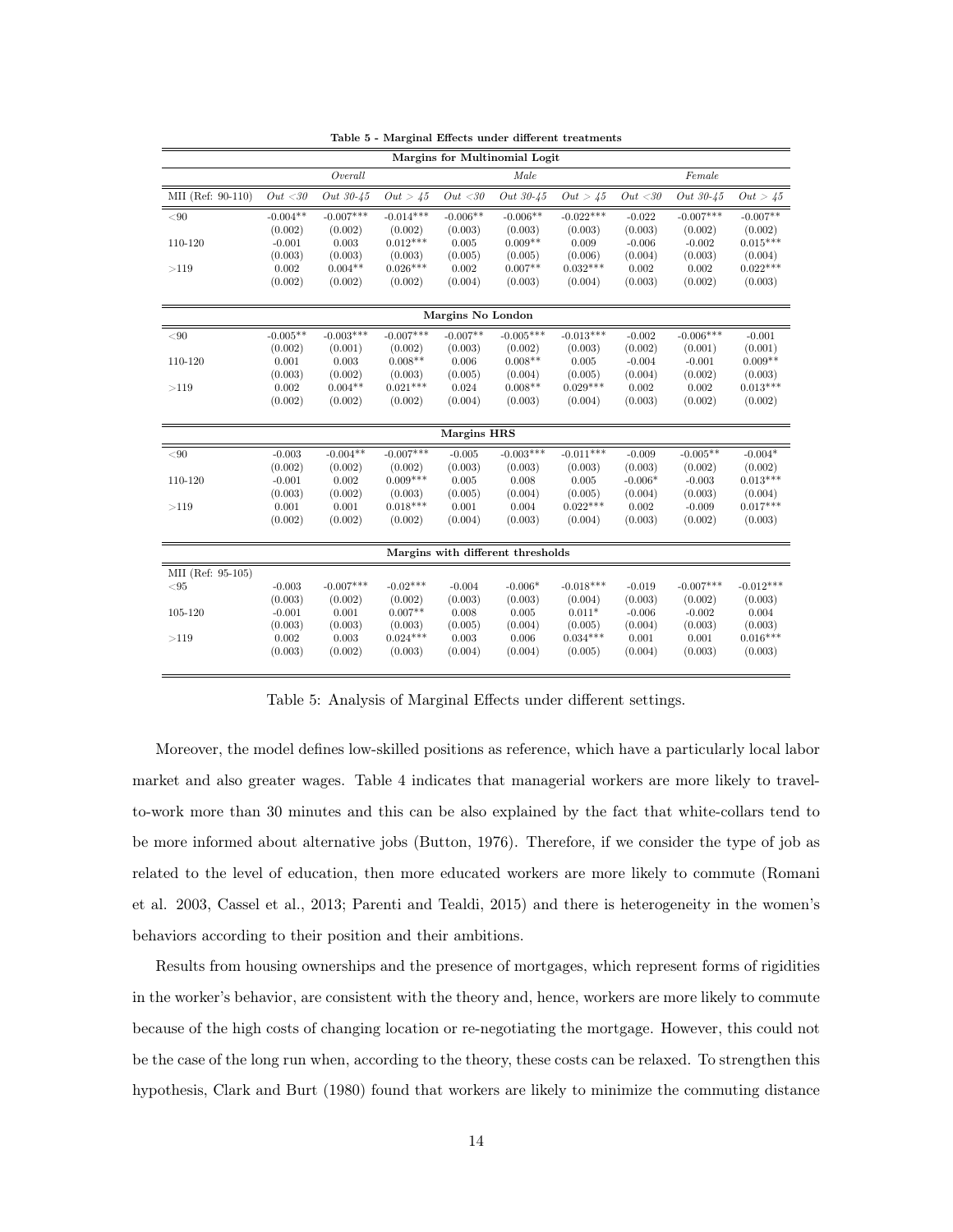when the residence changes. In this regard, Deding et al. (2009), looking at a two-earner household, find that residential mobility is more likely to occur when the commuting distance of both spouses are larger.

This interpretation may be also confirmed in our study by looking at the presence of stability in the employment (length of the contract within the same firm) for which the probability of working in other regions falls as the time within the same workplace increases. Hence, it is possible to suppose that workers, in the long run, - facing stability in their job position - reduce their commuting and relocate their residence, solving in this way the problem of market imperfections due to housing costs (Levinson 1998; Van Ommeren et al. 1997). However, our data do not allow to assess which form of stability comes first and, hence, to answer the question: "Does the workplace follow the residence or does the residence follow the workplace?". In any case, looking at the residence stability variable, which measures the stability of the household within the same address, we might conclude that - in the long-run (at least 10 years) - living at the same address for longer negatively affects the propensity to move to other regions commuting more than a certain threshold (45 minutes for men; 30 minutes for women). In contrast, living in the same address for less than 10 years, and interpreting this as the short-run result, does not significantly change the probability outcome w.r.t. living less than 24 months. Our data on the employment stability are significant only for male workers, suggesting that, if there are forms of relocation, these are driven by men.

Furthermore, workers of public firms/administrations are less likely to commute confirming previous findings (Sandow 2008) while part-time jobs are less likely to be found in other job-markets because of the higher disutility of commuting. According to Cameron and Muellbauer (1998), who found a strong response of relative wages and relative job prospects, earnings are important in explaining the propensity to move. From Table 4, we can easily see that both male and female workers increase their probability to do longer commuting out of their own region in presence of greater monetary incentives. This happens for all cases with distance greater than 30 minutes (Table 4) whereas for shorter distances there are no significant variations. However, if we look at the disaggregate effect, we can see that this is mainly the case for female workers whose coefficients are greater than that of male (0.654 vs. 0.497 in case of commuting more than 45 minutes ad wages greater than 20%). It is also quite interestingly to see what happens in case of negative incentives, which means the MII lower than 0.90. In this case both genders are significantly less likely to commute for any commuting time. Moreover, the greater significance of the monetary incentive for the case of moving to other regions at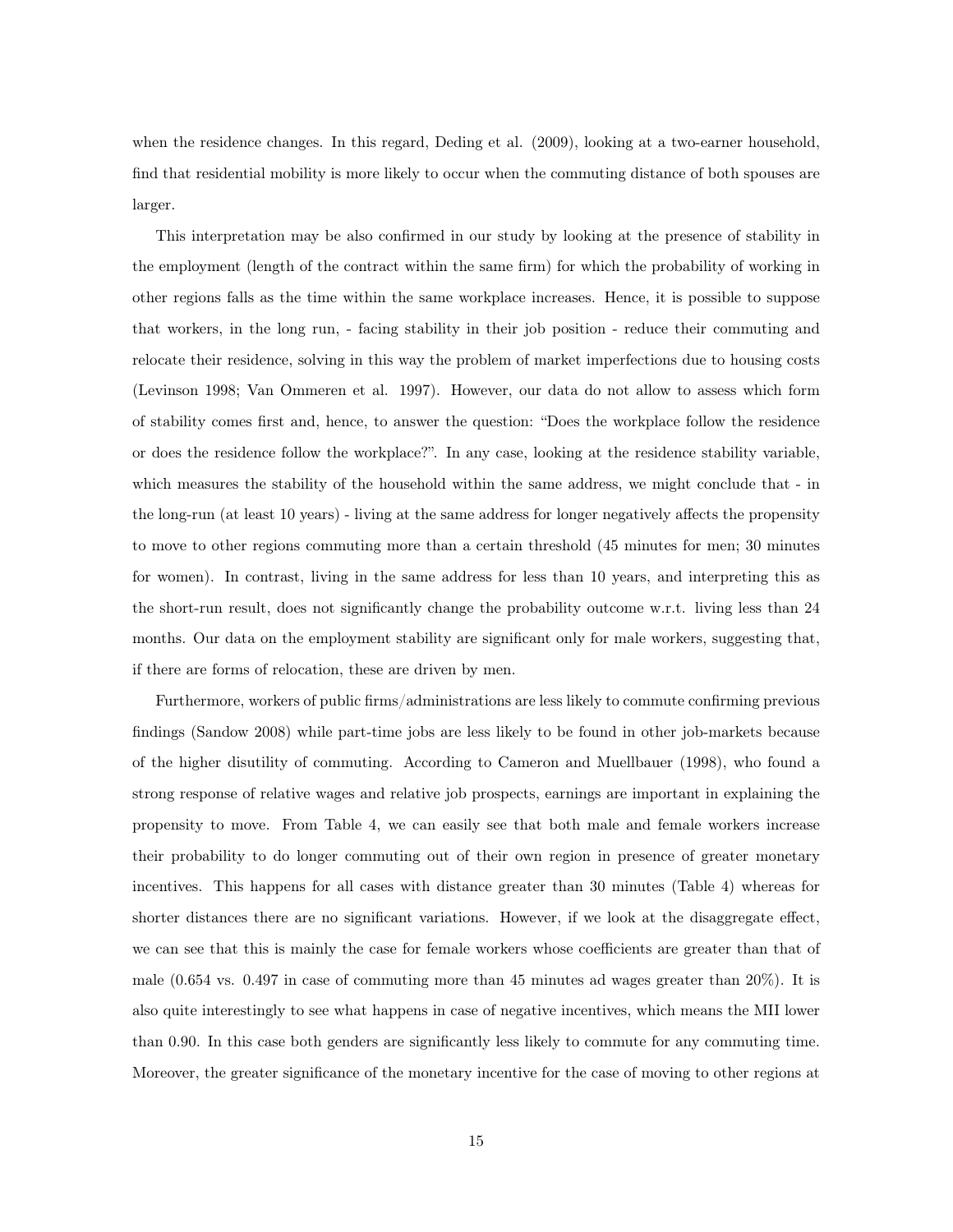a distance greater than 45 minutes suggests that the monetary incentive - as a compensation of the time spent commuting, transportation costs and changing in habits - works only for greater distances whereas for shorter distances the situation is similar to that in the region of residence.

However, looking only at the magnitude of the coefficients does not allow to better explain the result. Table 5 provides an analysis of the marginal effects for different levels of the Monetary Incentive Index (MII) and under all cases considered for robustness check. In particular, a salary greater than 20% raises the probability to move to other regions commuting more than 45 minutes by 2.6% on average whereas only by 1.2% for salaries 10-19% higher. However, when the monetary incentive is negative as expected - the probability of moving decreases by 0.7% (for 30-45 minutes) and by 1.4% (for more than 45 minutes). Looking at the gender differences, wages 20% higher than the predicted increases by 3.2% the probability of commuting more than 45 minutes for male workers and by 2.2% for female workers, on average. Hence, on average, the gender gap is around 1% for the case of longer commuting. A moderate increase in the wage is significant only for women commuting more than 45 minutes with a marginal increase in probability of 1.5%. Indeed, looking at the difference between thresholds, female workers seem to be more sensitive to increase in their monetary incentives while male workers are not significantly affected by moderate increase in their wages.

Quite interestingly is to see also what happens when we control for the transportation mode. Both cars and public transports are increasing in the probability of moving to other regions but public transports are declining for commuters traveling shorter distances. This confirms the idea that public transport becomes more convenient as long as the distance increases.

### 6 Robustness check

#### 6.1 Controlling for the Region of Greater London

In order to check for the validity of our analysis, we consider the same model without the inclusion of the region of the Greater London, indicated in our sample by two territorial areas: Inner/Central London and Outer London. This is done modifying the original sample and running first a new OLS (not reported here) for obtaining the prediction of the expected wage in the region of residence to be used as regressor in the Multinomial Logit.

In this way we check for peculiar characteristics of the capital, as the role of attractions for many jobseekers, the greater costs of living and transports as well as the greater wages offered to Londoners. In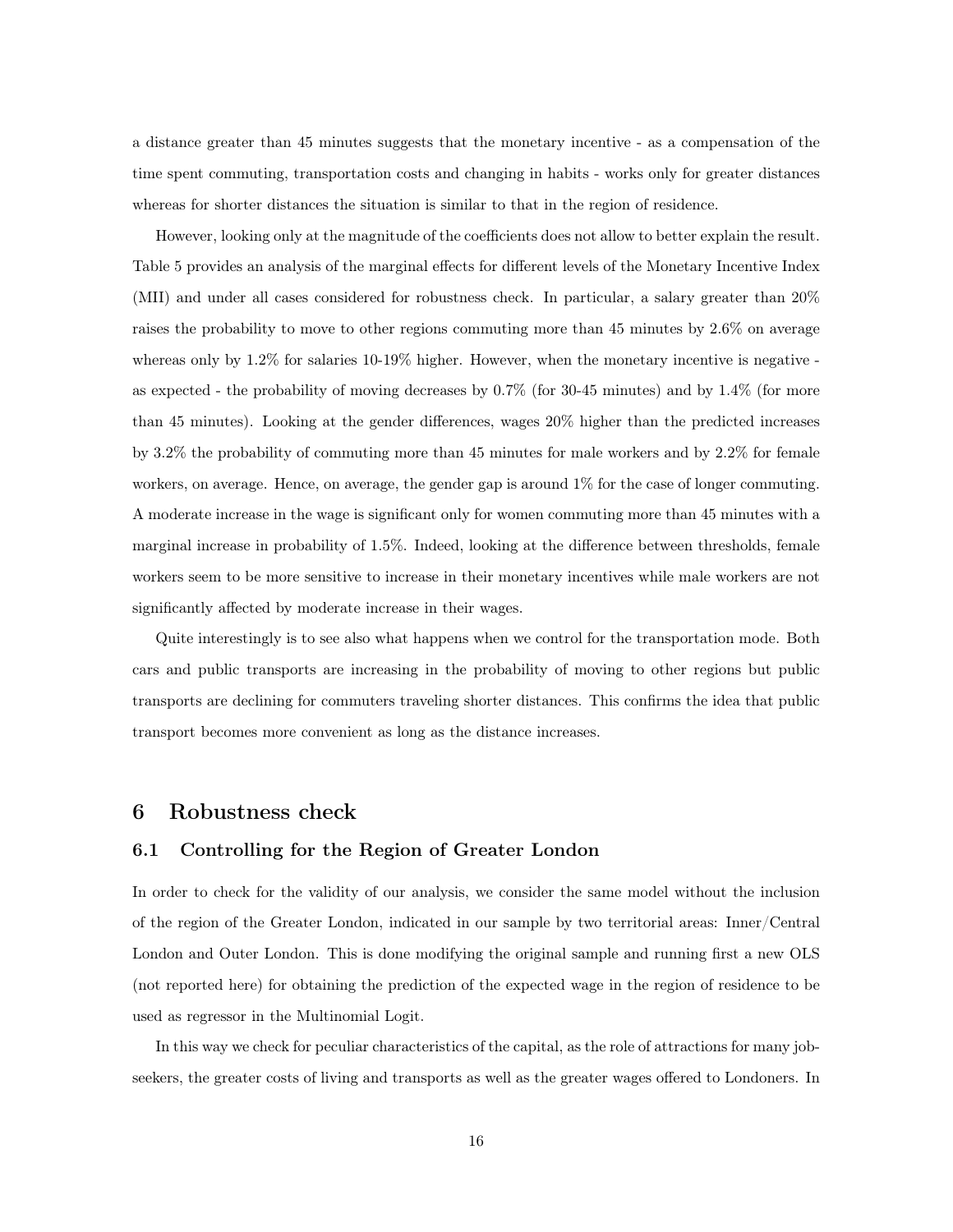|                                   |                      | Overall                |                        | Lable 0 - Multinonial Logit without the Greater London Region | Male Only              |                        |                      | Female Only          |                        |
|-----------------------------------|----------------------|------------------------|------------------------|---------------------------------------------------------------|------------------------|------------------------|----------------------|----------------------|------------------------|
|                                   | Out < 30             | Out 30-45              | Out > 45               | Out < 30                                                      | Out 30-45              | Out > 45               | Out < 30             | Out 30-45            | Out > 45               |
|                                   |                      |                        |                        |                                                               |                        |                        |                      |                      |                        |
| Age bands (Ref: $20-29$ )         | 0.077                |                        | $0.290***$             |                                                               |                        | $0.336***$             |                      |                      |                        |
| $30 - 49$                         |                      | 0.113<br>(0.092)       |                        | $0.198*$                                                      | $0.234*$<br>(0.119)    |                        | $-0.020$             | $-0.007$<br>(0.148)  | $0.265*$               |
| $50 - 59$                         | (0.068)<br>0.078     | 0.083                  | (0.083)<br>$0.403***$  | (0.089)<br>$0.220*$                                           | 0.252                  | (0.100)<br>$0.488***$  | (0.093)<br>$-0.044$  | $-0.173$             | (0.133)<br>0.290       |
|                                   | (0.076)              | (0.110)                | (0.096)                | (0.107)                                                       | (0.143)                | (0.114)                | (0.104)              | (0.184)              | (0.165)                |
| Over 60                           | 0.123                | $-0.091$               | 0.263                  | 0.213                                                         | $-0.005$               | 0.315                  | 0.108                | $-0.304$             | 0.263                  |
|                                   | (0.103)              | (0.167)                | (0.143)                | (0.137)                                                       | (0.208)                | (0.174)                | (0.155)              | (0.376)              | (0.311)                |
| Child $<$ 15 y.o                  | $0.094*$             | $0.160*$               | 0.088                  | 0.014                                                         | 0.159                  | 0.083                  | $0.166**$            | 0.117                | 0.029                  |
|                                   | (0.044)              | (0.065)                | (0.054)                | (0.058)                                                       | (0.083)                | (0.069)                | (0.063)              | (0.096)              | (0.090)                |
| Couple                            | $-0.115*$            | 0.035                  | 0.009                  | $-0.050$                                                      | $0.183*$               | 0.146                  | $-0.185*$            | $-0.244$             | $-0.380**$             |
|                                   | (0.054)              | (0.073)                | (0.062)                | (0.074)                                                       | (0.092)                | (0.077)                | (0.080)              | (0.144)              | (0.135)                |
| Mortage/Homeownership             | $0.301***$           | $0.480***$             | $0.557***$             | $0.386***$                                                    | $0.459***$             | $0.634***$             | $0.176*$             | $0.486**$            | $0.369*$               |
|                                   | (0.061)              | (0.098)                | (0.083)                | (0.087)                                                       | (0.117)                | (0.099)                | (0.087)              | (0.158)              | (0.144)                |
| Address Stability (Ref: $<$ 2 y.) |                      |                        |                        |                                                               |                        |                        |                      |                      |                        |
| $2-10$ years                      | $-0.055$             | 0.068                  | 0.009                  | 0.028                                                         | 0.100                  | 0.029                  | $-0.150$             | 0.034                | $-0.046$               |
|                                   | (0.062)              | (0.081)                | (0.070)                | (0.086)                                                       | (0.102)                | (0.083)                | (0.083)              | (0.130)              | (0.123)                |
| $>10$ years                       | $-0.100$             | $-0.236*$              | $-0.274***$            | 0.017                                                         | $-0.083$               | $-0.176$               | $-0.228*$            | $-0.492**$           | $-0.485**$             |
|                                   | (0.067)              | (0.092)                | (0.079)                | (0.091)                                                       | (0.117)                | (0.096)                | (0.093)              | (0.152)              | (0.150)                |
| Part-time                         | $-0.170**$           | $-0.706***$            | $-0.819***$            | $-0.248$                                                      | $-0.367*$              | $-1.204***$            | $-0.142*$            | $-0.726***$          | $-0.594***$            |
|                                   | (0.057)              | (0.102)                | (0.100)                | (0.133)                                                       | (0.186)                | (0.265)                | (0.065)              | (0.130)              | (0.122)                |
| Job type (Ref:low-skilled)        |                      |                        |                        |                                                               |                        |                        |                      |                      |                        |
| Intermediate Occupation           | 0.091                | $0.535***$             | $0.970***$             | 0.095                                                         | $0.464***$             | $0.906***$             | 0.094                | $0.772***$           | $1.249***$             |
|                                   | (0.055)              | (0.107)                | (0.106)                | (0.072)                                                       | (0.118)                | (0.116)                | (0.083)              | (0.201)              | (0.248)                |
| Managerial Professions            | $0.205***$           | $1.062***$             | $1.921***$             | $0.210**$                                                     | $0.983***$             | $1.779***$             | $0.205*$             | $1.290***$           | $2.384***$             |
|                                   | (0.053)              | (0.090)                | (0.094)                | (0.067)                                                       | (0.096)                | (0.111)                | (0.082)              | (0.197)              | (0.240)                |
| Tenure (Ref: $< 2 y$ .)           |                      |                        |                        |                                                               |                        |                        |                      |                      |                        |
| $2 - 5$ years                     | $-0.113$             | $-0.258**$             | $-0.340***$            | $-0.019$                                                      | $-0.236*$              | $-0.365***$            | $-0.216**$           | $-0.269*$            | $-0.276*$              |
|                                   | (0.059)              | (0.084)                | (0.069)                | (0.089)                                                       | (0.110)                | (0.086)                | (0.084)              | (0.136)              | (0.134)                |
| $5 - 10$ years                    | $-0.175**$           | $-0.356***$            | $-0.502***$            | $-0.127$                                                      | $-0.283**$             | $-0.522***$            | $-0.227**$           | $-0.445**$           | $-0.445***$            |
|                                   | (0.058)<br>$-0.156*$ | (0.079)<br>$-0.472***$ | (0.070)<br>$-0.714***$ | (0.088)<br>$-0.089$                                           | (0.104)<br>$-0.498***$ | (0.089)<br>$-0.733***$ | (0.086)<br>$-0.240*$ | (0.148)<br>$-0.370*$ | (0.128)<br>$-0.676***$ |
| $10 - 20$ years                   | (0.062)              | (0.090)                | (0.076)                | (0.088)                                                       | (0.108)                | (0.094)                | (0.094)              | (0.153)              | (0.145)                |
| $> 20$ years                      | $-0.177*$            | $-0.618***$            | $-0.856***$            | $-0.098$                                                      | $-0.750***$            | $-0.918***$            | $-0.304**$           | $-0.282$             | $-0.750***$            |
|                                   | (0.073)              | (0.103)                | (0.091)                | (0.097)                                                       | (0.135)                | (0.109)                | (0.116)              | (0.191)              | (0.190)                |
| Public firm                       | $-0.343***$          | $-0.234***$            | $-0.373***$            | $-0.498***$                                                   | $-0.256**$             | $-0.439***$            | $-0.203***$          | $-0.199*$            | $-0.247*$              |
|                                   | (0.045)              | (0.068)                | (0.055)                | (0.074)                                                       | (0.091)                | (0.074)                | (0.059)              | (0.097)              | (0.096)                |
| Female                            | $-0.236***$          | $-0.603***$            | $-0.852***$            |                                                               |                        |                        |                      |                      |                        |
|                                   | (0.042)              | (0.063)                | (0.051)                |                                                               |                        |                        |                      |                      |                        |
| MII (Ref: 90-110)                 |                      |                        |                        |                                                               |                        |                        |                      |                      |                        |
| < 90                              | $-0.163**$           | $-0.340***$            | $-0.374***$            | $-0.211**$                                                    | $-0.292**$             | $-0.425***$            | $-0.095$             | $-0.423***$          | $-0.257$               |
|                                   | (0.050)              | (0.078)                | (0.070)                | (0.073)                                                       | (0.103)                | (0.083)                | (0.079)              | (0.127)              | (0.132)                |
| 110-120                           | $-0.035$             | 0.195                  | $0.237*$               | 0.123                                                         | $0.308*$               | 0.227                  | $-0.239$             | 0.015                | $0.302\,$              |
|                                   | (0.083)              | (0.113)                | (0.104)                | (0.116)                                                       | (0.151)                | (0.131)                | (0.129)              | (0.190)              | (0.179)                |
| >119                              | 0.098                | $0.258**$              | $0.624***$             | 0.109                                                         | $0.297**$              | $0.580***$             | 0.089                | 0.216                | $0.718***$             |
|                                   | (0.057)              | (0.079)                | (0.066)                | (0.074)                                                       | (0.107)                | (0.079)                | (0.082)              | (0.125)              | (0.119)                |
| Car Motorbike                     | $1.354***$           | $2.460***$             | $1.523***$             | $1.337***$                                                    | $2.400***$             | $1.320***$             | $1.362***$           | 2,499                | $2.141*$               |
|                                   | (0.096)              | (0.270)                | (0.162)                | (0.141)                                                       | (0.410)                | (0.177)                | (0.120)              | (1.359)              | (1.034)                |
| <b>Public Transport</b>           | $-0.127$             | $1.579***$             | $2.255***$             | $-0.253$                                                      | $1.454**$              | $1.941***$             | $-0.035$             | 1,695                | $3.074**$              |
|                                   | (0.153)              | (0.296)                | (0.177)                | (0.260)                                                       | (0.452)                | (0.193)                | (0.199)              | (1.369)              | (1.033)                |
| Constant                          | $-3.198***$          | $-5.854***$            | $-5.758***$            | $-3.390***$                                                   | $-6.125***$            | $-5.887***$            | $-3.269***$          | $-6.219***$          | $-7.004***$            |
|                                   | (0.155)              | (0.321)                | (0.240)                | (0.212)                                                       | (0.465)                | (0.309)                | (0.228)              | (1.348)              | (1.079)                |
| <b>Annual Dummies</b>             |                      | Yes                    |                        |                                                               | Yes                    |                        |                      | Yes                  |                        |
| Regional Workplace Dummies        |                      | Yes                    |                        |                                                               | $\operatorname{Yes}$   |                        |                      | Yes                  |                        |
| Pseudo R-squared                  |                      | 12,3%                  |                        |                                                               | 11.10%                 |                        |                      | 12.20%               |                        |
|                                   |                      |                        |                        |                                                               |                        |                        |                      |                      |                        |
| $\mathbf N$                       |                      | 67536                  |                        |                                                               | $31201\,$              |                        |                      | 36335                |                        |

Table 6 - Multinomial Logit without the Greater London Region

Bootstrapped Standard Errors are provided.

### Table 6: Multinomial Logit without the Greater London Region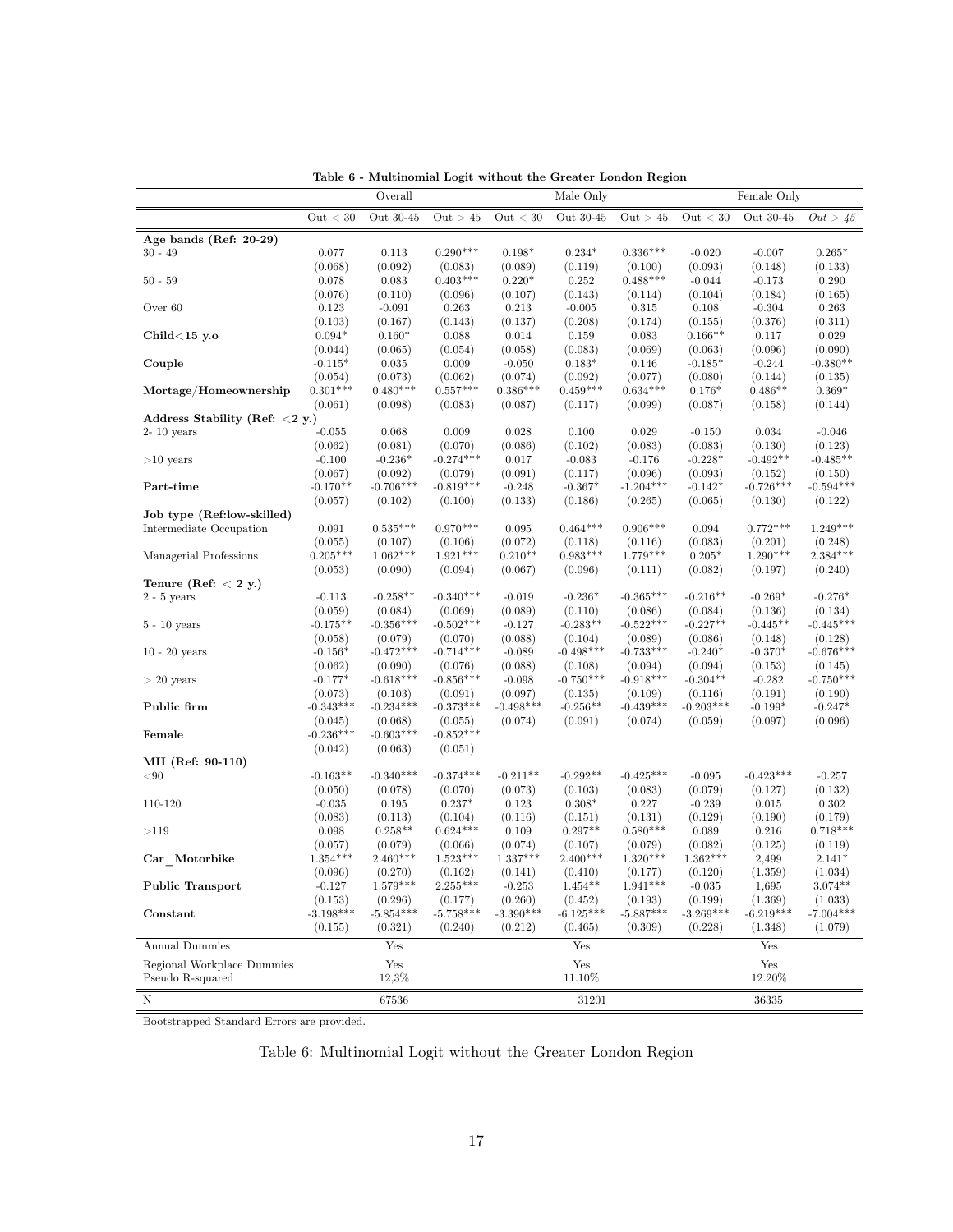general, all coefficients are slightly lower in the Multinomial Logit without the Greater London Region (Table 6). Quite interestingly is the comparison of marginal effects between the two models (with and without London). In the latter case (Table 5), a 20% greater wage increases the probability to commute by 0.4% for the case of 30-45 minutes and by 2.1% for distances longer than 45 minutes. However, this result is mainly driven by the gender differences, which are greater than before. In particular, male workers istncrease their probability to move to other regions and territorial agglomerations commuting more than 45 minutes by  $2.9\%$  (while it was  $3.2\%$  in the previous case) while women only by  $1.3\%$ , that is 0.7% less than the marginal effect considering the full sample.

Additionally, excluding the region of Greater London from the sample leads to a raise from 1% to 1.6% in the gender gap in the probability of commuting more than 45 minutes, with the consequence that female workers working in London are more willing to commute than their national counterpart. This result may be explained by the greater attractiveness of the capital, especially for women. Finally, these further evidences confirm also the peculiarity of the Region of Greater London (and also the higher hourly pay in that regions) and its influence on the infra and inter-regional geographical mobility in the UK.

#### 6.2 Controlling for the Household Responsibility Hypothesis

In this section, we provide further controls for the "household responsibility hypothesis" considering also heterogeneity in the household composition in terms of wealth, that is whether couples with a relatively higher wage are more willing to commute longer and what is the pure effect of the monetary incentive once the control for the gross (weekly) wage is provided. It should be noted that weekly wage bands are now used, in order to control for the economic stability, and these are additional to the monetary incentive index which captures the hourly monetary incentive. The new variable *wageband* assumes values equal to 0 for weekly wages lower than 200 £; 1 for 200-500 £; 2 for 500-1000 £ while the interaction term couple\*wageband is used to consider the joint effect of being a couple and gross weekly earnings.

As shown in Table 7, the direct effect of being in a couple on the probability of moving to other regions commuting more than 45 minutes is positive but, once we control for the weekly wage bands through the interaction term, it decreases substantially such that non-married workers have a greater probability to commute outside their regions when the earning is lower than 200  $\pounds$  and this happens mainly for women with high significance. However, for weekly wage 500-1000  $\pounds$ , the variable is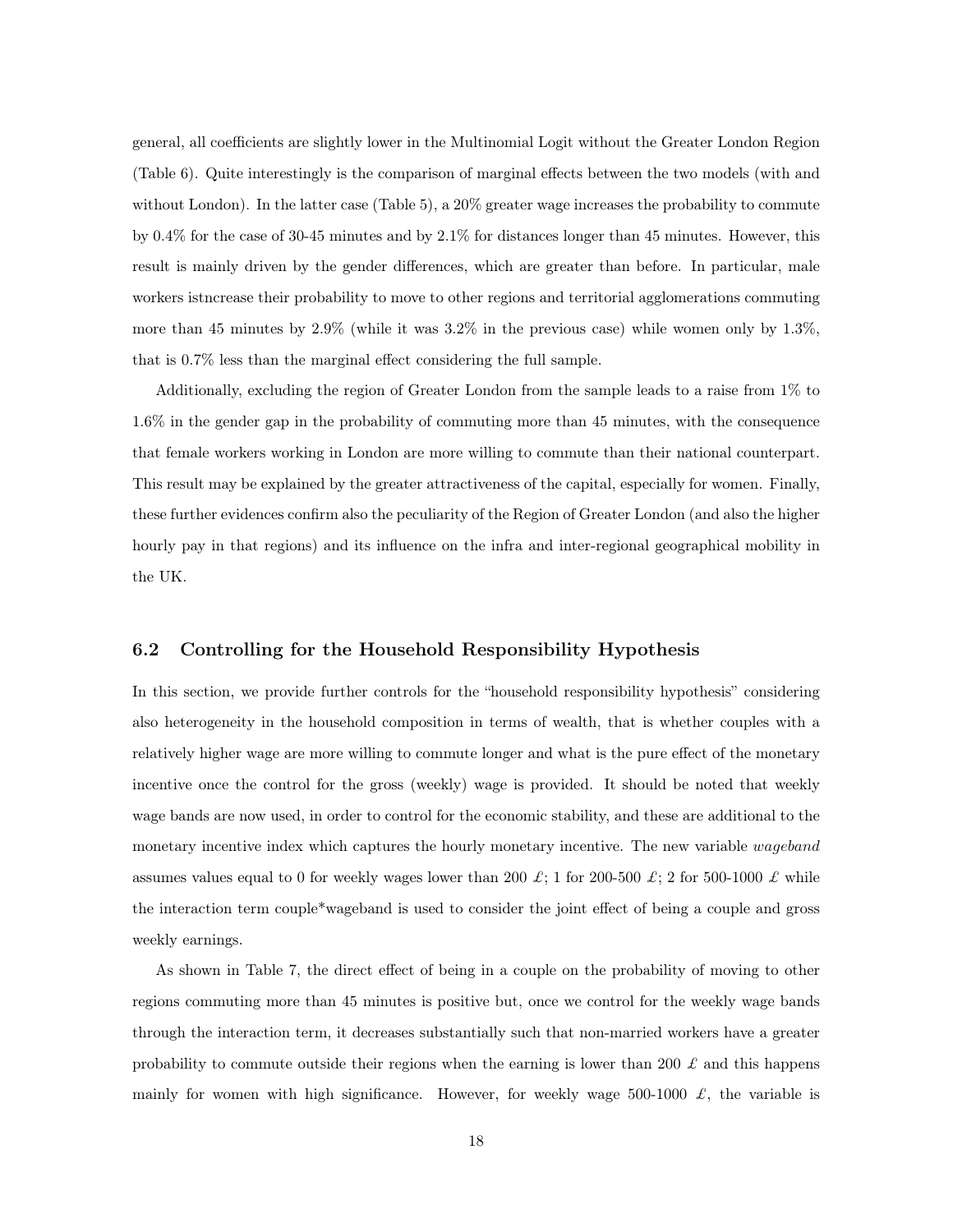|                                                   |                        | Overall                |                        |                      | Male Only              |                        |                       | Female Only            |                        |
|---------------------------------------------------|------------------------|------------------------|------------------------|----------------------|------------------------|------------------------|-----------------------|------------------------|------------------------|
|                                                   | Out $<$ 30             | Out 30-45              | Out > 45               | Out < 30             | Out 30-45              | Out > 45               | Out < 30              | Out 30-45              | Out > 45               |
| Age bands (Ref: $20-29$ )                         |                        |                        |                        |                      |                        |                        |                       |                        |                        |
| $30 - 49$                                         | 0.016                  | 0.022                  | $0.173**$              | 0.01                 | 0.072                  | 0.159                  | 0.043                 | 0.012                  | $0.252**$              |
| $50 - 59$                                         | (0.053)<br>0.023       | (0.067)<br>0.007       | (0.06)<br>$0.233**$    | (0.083)<br>0.022     | (0.096)<br>0.052       | (0.081)<br>$0.296**$   | (0.079)<br>0.047      | (0.105)<br>$-0.003$    | (0.095)<br>0.151       |
|                                                   | (0.062)                | (0.086)                | (0.074)                | (0.098)              | (0.116)                | (0.095)                | (0.091)               | (0.013)                | (0.012)                |
| Over 60                                           | 0.054                  | $-0.16$                | $0.235*$               | $-0.022$             | $-0.111$               | $0.308**$              | 0.223                 | $-0.28$                | 0.112                  |
|                                                   | (0.092)                | (0.135)                | (0.099)                | (0.129)              | (0.155)                | (0.116)                | (0.13)                | (0.253)                | (0.204)                |
| Female                                            | $-0.213***$<br>(0.038) | $-0.488***$<br>(0.05)  | $-0.636***$<br>(0.041) |                      |                        |                        |                       |                        |                        |
| Couple                                            | 0.09                   | $0.417*$               | $0.816***$             | $-0.129$             | 0.194                  | $0.484**$              | 0.443                 | $0.916**$              | $1.592***$             |
|                                                   | (0.164)                | (0.179)                | (0.148)                | (0.195)              | (0.187)                | (0.169)                | (0.372)               | (0.324)                | (0.299)                |
| Child $<$ 15 y.o                                  | $-0.054$               | $-0.088$<br>(0.062)    | 0.047<br>(0.05)        | $-0.025$             | 0.054                  | $0.186**$              | $-0.093$              | $-0.308**$             | $-0.265**$             |
| Couple*wageband                                   | (0.047)                |                        |                        | (0.06)               | (0.072)                | (0.059)                | (0.069)               | (0.103)                | (0.083)                |
| $Couple*ww<200$                                   | 0.004                  | $-0.086$               | $-1.019***$            | 0.284                | 0.552                  | $-0.771$               | $-0.327$              | $-0.752$               | $-1.707***$            |
|                                                   | (0.189)                | (0.289)                | (0.236)                | (0.299)              | (0.481)                | (0.412)                | (0.387)               | (0.402)                | (0.367)                |
| $Couple*ww200-500$                                | $-0.006$               | $-0.484*$              | $-0.761***$            | 0.163                | $-0.444*$              | $-0.461*$              | $-0.291$              | $-0.796*$              | $-1.507***$            |
| $Couple*ww500-1000$                               | (0.169)<br>$-0.036$    | (0.193)<br>$-0.254$    | (0.161)<br>$-0.620***$ | (0.212)<br>0.177     | (0.219)<br>$-0.014$    | (0.189)<br>$-0.323$    | (0.382)<br>$-0.439$   | (0.345)<br>$-0.806*$   | (0.308)<br>$-1.443***$ |
|                                                   | (0.172)                | (0.19)                 | (0.152)                | (0.21)               | (0.203)                | (0.174)                | (0.386)               | (0.355)                | (0.311)                |
| wageband(Ref: $Grsswk < 200$ )                    |                        |                        |                        |                      |                        |                        |                       |                        |                        |
| $\scriptstyle\rm{ww200-500}$                      | 0.207<br>(0.113)       | $0.634**$<br>(0.212)   | $0.493**$<br>(0.157)   | 0.181<br>(0.235)     | 0.695<br>(0.404)       | 0.127<br>(0.303)       | 0.226<br>(0.119)      | 0.475<br>(0.248)       | $0.566**$<br>(0.202)   |
| ww500-1000                                        | $0.401**$              | $0.898***$             | $0.982***$             | 0.389                | 0.801                  | $0.704*$               | $0.400**$             | $0.926***$             | $0.877***$             |
|                                                   | (0.123)                | (0.228)                | (0.169)                | (0.248)              | (0.421)                | (0.305)                | (0.151)               | (0.27)                 | (0.23)                 |
| ww > 1000                                         | $0.26\,$               | $0.773**$              | $0.563*$               | 0.455                | 0.861                  | 0.514                  | $-0.254$              | 0.484                  | $-0.082$               |
| MII (Ref: 90-110)                                 | (0.188)                | (0.288)                | (0.221)                | (0.298)              | (0.461)                | (0.354)                | (0.349)               | (0.378)                | (0.355)                |
| $< \!\!90$                                        | $-0.091*$              | $-0.193**$             | $-0.211***$            | $-0.123$             | $-0.141$               | $-0.234**$             | $-0.043$              | $-0.268**$             | $-0.190*$              |
|                                                   | (0.046)                | (0.066)                | (0.055)                | (0.066)              | (0.082)                | (0.071)                | (0.066)               | (0.102)                | (0.089)                |
| 110-120                                           | 0.002                  | 0.095                  | $0.211**$              | 0.118                | 0.229                  | 0.131                  | $-0.136$              | $-0.104$               | $0.400***$             |
| >119                                              | (0.072)<br>0.076       | (0.091)<br>$0.134*$    | (0.074)<br>$0.406***$  | (0.111)<br>0.084     | (0.123)<br>$0.187*$    | (0.103)<br>$0.371***$  | (0.106)<br>0.091      | (0.159)<br>0.053       | (0.119)<br>$0.530***$  |
|                                                   | (0.052)                | (0.065)                | (0.051)                | (0.077)              | (0.091)                | (0.075)                | (0.077)               | (0.101)                | (0.085)                |
| Mortage/Homeownership                             | $0.214***$             | $0.447***$             | $0.739***$             | $0.257***$           | $0.444***$             | $0.748***$             | $0.147*$              | $0.439***$             | $0.708***$             |
|                                                   | (0.051)                | (0.065)                | (0.056)                | (0.067)              | (0.081)                | (0.077)                | (0.07)                | (0.109)                | (0.099)                |
| Address Stability (Ref: $<$ 2 y.)<br>$2-10$ years | $-0.015$               | 0.014                  | $-0.05$                | 0.051                | 0.073                  | $-0.01$                | $-0.094$              | $-0.077$               | $-0.124$               |
|                                                   | (0.051)                | (0.066)                | (0.051)                | (0.07)               | (0.078)                | (0.066)                | (0.074)               | (0.093)                | (0.082)                |
| $>10$ years                                       | $-0.051$               | $-0.233**$             | $-0.310***$            | 0.054                | $-0.015$               | $-0.179*$              | $-0.168*$             | $-0.580***$            | $-0.524***$            |
| Part-time                                         | (0.056)<br>0.018       | (0.074)<br>$-0.319***$ | (0.058)<br>$-0.132$    | (0.077)<br>$-0.114$  | (0.089)<br>$-0.306$    | (0.073)<br>$-0.501**$  | (0.082)<br>0.033      | (0.115)<br>$-0.278*$   | (0.096)<br>$-0.083$    |
|                                                   | (0.062)                | (0.094)                | (0.073)                | (0.139)              | (0.193)                | (0.169)                | (0.071)               | (0.113)                | (0.09)                 |
| Job type (Ref: low-skilled)                       |                        |                        |                        |                      |                        |                        |                       |                        |                        |
| Intermediate Occupation                           | 0.057                  | $0.461***$             | $0.738***$             | 0.063                | $0.407***$             | $0.677***$             | 0.027                 | $0.644***$             | $0.803***$             |
| Managerial Professions                            | (0.049)<br>$0.117*$    | (0.086)<br>$0.756***$  | (0.07)<br>$1.052***$   | (0.072)<br>0.109     | (0.1)<br>$0.730***$    | (0.083)<br>$1.053***$  | (0.074)<br>0.119      | (0.156)<br>$0.900***$  | (0.123)<br>$1.101***$  |
|                                                   | (0.052)                | (0.088)                | (0.071)                | (0.07)               | (0.096)                | (0.083)                | (0.076)               | (0.169)                | (0.126)                |
| Tenure (Ref: $< 2 y$ .)                           |                        |                        |                        |                      |                        |                        |                       |                        |                        |
| $2 - 5$ years                                     | $-0.123*$              | $-0.291***$            | $-0.272***$            | $-0.078$             | $-0.284***$            | $-0.340***$            | $-0.170*$             | $-0.287**$             | $-0.143$               |
| $5 - 10$ years                                    | (0.052)<br>$-0.166**$  | (0.067)<br>$-0.345***$ | (0.057)<br>$-0.301***$ | (0.068)<br>$-0.173*$ | (0.082)<br>$-0.326***$ | (0.072)<br>$-0.369***$ | (0.068)<br>$-0.164*$  | (0.109)<br>$-0.348***$ | (0.092)<br>$-0.178*$   |
|                                                   | (0.053)                | (0.066)                | (0.055)                | (0.071)              | (0.082)                | (0.069)                | (0.072)               | (0.105)                | (0.087)                |
| $10 - 20$ years                                   | $-0.176**$             | $-0.388***$            | $-0.491***$            | $-0.116$             | $-0.409***$            | $-0.557***$            | $-0.251**$            | $-0.318**$             | $-0.376***$            |
|                                                   | (0.055)<br>$-0.171**$  | (0.071)                | (0.058)<br>$-0.427***$ | (0.073)              | (0.086)<br>$-0.679***$ | (0.074)<br>$-0.595***$ | (0.078)               | (0.11)                 | (0.1)                  |
| $>20$ years                                       | (0.063)                | $-0.521***$<br>(0.088) | (0.064)                | $-0.094$<br>(0.087)  | (0.101)                | (0.08)                 | $-0.318**$<br>(0.103) | $-0.198$<br>(0.142)    | $-0.121$<br>(0.116)    |
| Public firm                                       | $-0.320***$            | $-0.261***$            | $-0.425***$            | $-0.349***$          | $-0.225***$            | $-0.356***$            | $-0.273***$           | $-0.267***$            | $-0.432***$            |
|                                                   | (0.037)                | (0.051)                | (0.041)                | (0.058)              | (0.068)                | (0.052)                | (0.051)               | (0.076)                | (0.065)                |
| Car Motorbike                                     | $1.274***$             | $2.275***$             | $2.126***$             | $1.186***$           | $2.162***$             | $2.012***$             | $1.368***$            | $2.460***$             | $2.371***$             |
| <b>Public Transport</b>                           | (0.07)<br>$-0.023$     | (0.158)<br>$1.956***$  | (0.123)<br>$2.961***$  | (0.096)<br>$-0.152$  | (0.192)<br>$1.689***$  | (0.156)<br>$2.645***$  | (0.106)<br>$0.08\,$   | (0.295)<br>$2.304***$  | (0.263)<br>$3.476***$  |
|                                                   | (0.096)                | (0.169)                | (0.121)                | (0.14)               | (0.199)                | (0.152)                | (0.141)               | (0.299)                | (0.256)                |
| Constant                                          | $-3.306***$            | $-6.018***$            | $-6.633***$            | $-3.296***$          | $-6.195***$            | $-6.470***$            | $-3.537***$           | $-6.371***$            | $-7.317***$            |
|                                                   | (0.156)                | (0.292)                | (0.25)                 | (0.293)              | (0.461)                | (0.401)                | (0.206)               | (0.443)                | (0.37)                 |
| <b>Annual Dummies</b>                             |                        | Yes                    |                        |                      | Yes                    |                        |                       | Yes                    |                        |
| Regional Workplace Dummies                        |                        | Yes                    |                        |                      | Yes                    |                        |                       | Yes                    |                        |
| Pseudo R-squared                                  |                        | 0.213                  |                        |                      | 19,6%                  |                        |                       | $0.22\,$               |                        |
| N                                                 |                        | 77029                  |                        |                      | 36182                  |                        |                       | 40847                  |                        |

Table 7 - Multinomial Logit for the Household Responsibility Hypothesis

Bootstrapped Standard Errors are provided.

# Table 7: Multinomial Logit controlling for the Household Responsibility Hypothesis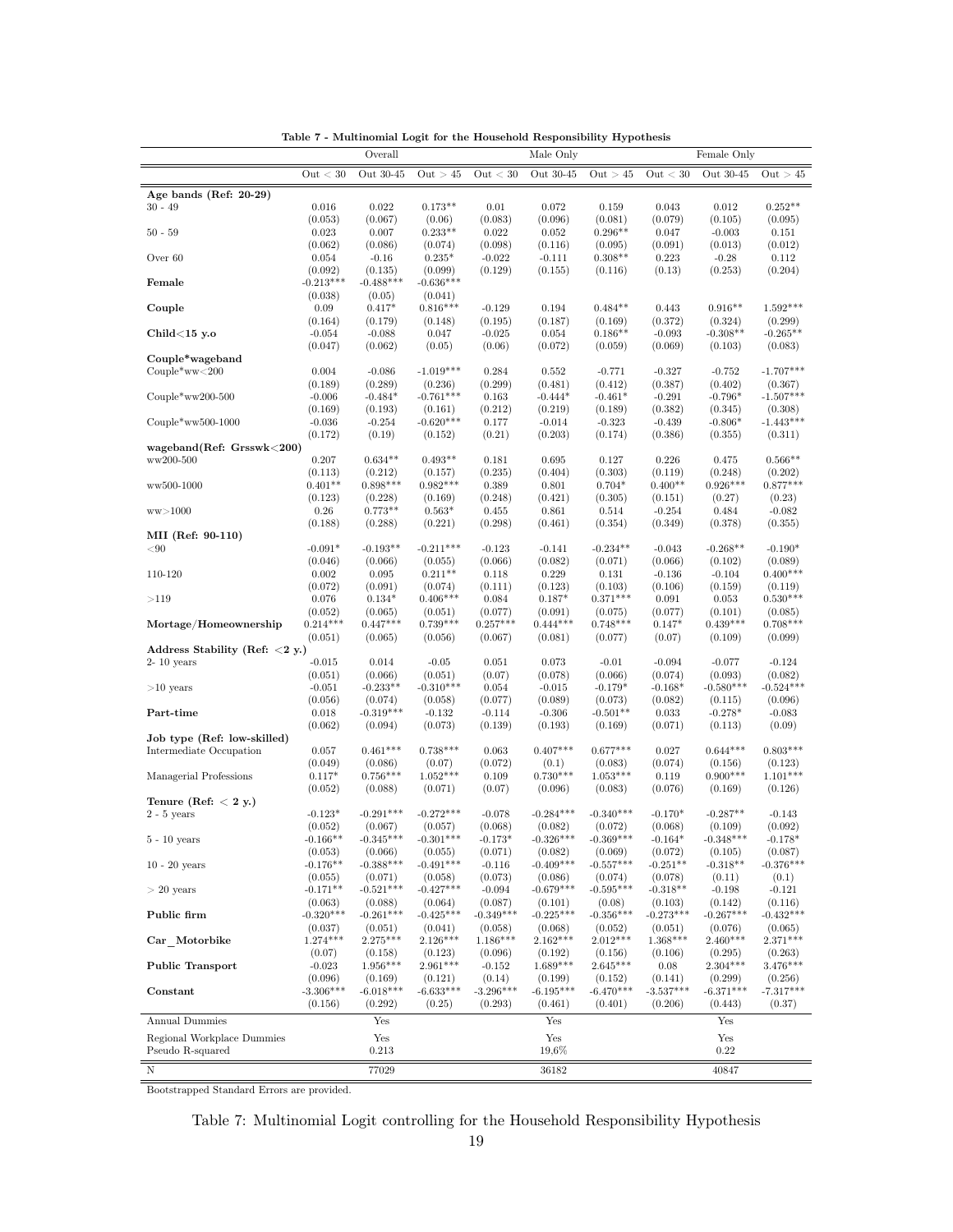significant at 1% and 5% only for women and combining the effect of couple and the interaction term, lead women to have slightly positive effects on the probability of moving out of regions.

Even under this setting, we find a gender gap, with female workers less likely to move out of the regions, regardless the distance and also support for the childcare responsibility asymmetrically allocated to women, who experience a reduction in probability for all commuting greater than 30 minutes where men experience an increase in the probability for distances greater than 45 minutes. As expected, the introduction of weekly earnings partially offsets the direct effect of the monetary incentive, with the consequence that women are more willing than men to commute more than 30 minutes for intermediate hourly monetary incentives (10-20%) since the variable is not significant for men. By contrast, looking at the marginal effect (Table 5), for distances greater than 45 minutes of travel time, men have a greater probability of moving outside their own region with respect to their female counterparts. From Table 5 it is quite interestingly to see that, once the interaction term is introduced, the gender gap decreases to 0.5% for monetary incentives greater than 20% in presence of 45 minutes of travel time. Under these controls, the average marginal effect of the monetary incentive is 2.2% for men and 1.7% for women.

To summarize, with the introduction of these further controls (weekly wage band and the interaction term), it becomes clearer the heterogeneity in couples' behaviors according to their economic stability. The monetary incentive variable is partially off-setted by the introduction of the gross weekly wage, which is able to capture the absolute role of earnings. Married female workers with higher weekly wages are more willing to commute longer than those with lower wages, whose probability to move to other regions is even below that of the average non-married (or not living as a couple) worker.

#### 6.3 Considering different levels of the Monetary Incentive Index (MII)

A further test for checking the robustness of our results is to test changes in the levels of the monetary incentive index, derived on the basis of the OLS and capturing the differences between the current (and observed wage) and the predicted wage for the region of residence. In the benchmark model, the analysis has been pursued considering four different levels ( $< 0.90; 0.90 - 1.10; 1.10 - 1.20; > 1.20$ ) using the baseline outcome of 10% deviation of the current wage with respect to that predicted. In this section, we restrict the interval considering as baseline outcome only a 5% deviation and, hence, looking at the following different levels ( $< 0.95; 0.95 - 1.05; 1.05 - 1.20; > 1.20$ ).

Looking at coefficients provided by Table 8, the sign and the magnitude is roughly the same as in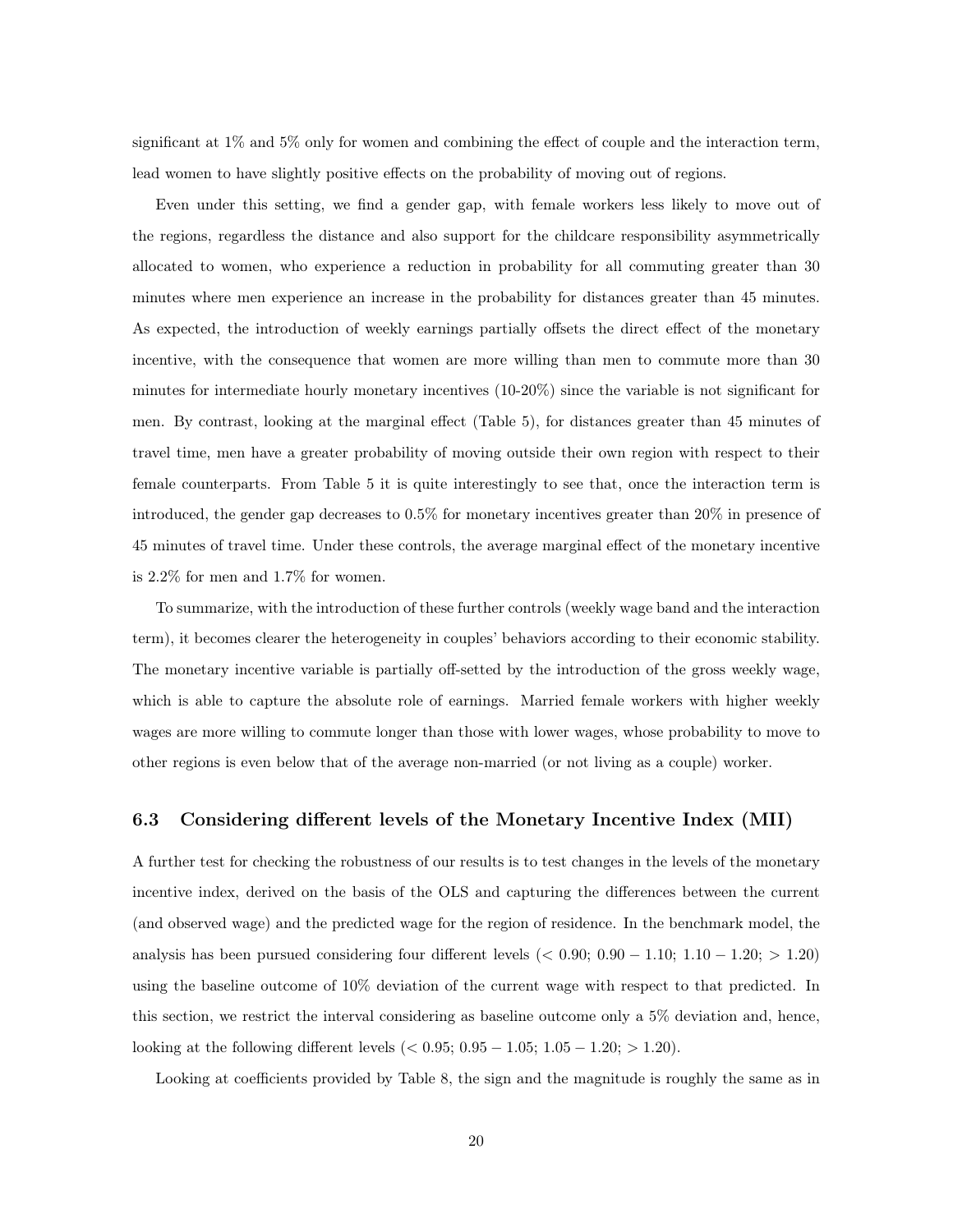|                                   |                        | Lable o - Multinonnal Logit with unferent monetary intentives<br>Overall |                        |                        | Male Only              |                        |                        | Female Only            |                        |
|-----------------------------------|------------------------|--------------------------------------------------------------------------|------------------------|------------------------|------------------------|------------------------|------------------------|------------------------|------------------------|
|                                   | Out < 30               | Out 30-45                                                                | Out > 45               | Out < 30               | Out 30-45              | Out > 45               | Out < 30               | Out 30-45              | Out > 45               |
| Age bands (Ref: 20-29)            |                        |                                                                          |                        |                        |                        |                        |                        |                        |                        |
| $30 - 49$                         | 0.043                  | 0.080                                                                    | $0.236***$             | 0.052                  | 0.123                  | $0.250**$              | 0.050                  | 0.080                  | $0.266**$              |
|                                   | (0.052)                | (0.065)                                                                  | (0.059)                | (0.080)                | (0.093)                | (0.077)                | (0.077)                | (0.099)                | (0.096)                |
| $50 - 59$                         | 0.041                  | 0.042                                                                    | $0.265***$             | 0.055                  | 0.082                  | $0.356***$             | 0.048                  | 0.027                  | 0.130                  |
|                                   | (0.061)                | (0.084)                                                                  | (0.073)                | (0.098)                | (0.111)                | (0.096)                | (0.090)                | (0.126)                | (0.118)                |
| Over 60                           | 0.060                  | $-0.155$                                                                 | $0.230*$               | 0.002                  | $-0.102$               | $0.323**$              | 0.205                  | $-0.293$               | 0.050                  |
|                                   | (0.091)                | (0.135)                                                                  | (0.098)                | (0.130)                | (0.155)                | (0.119)                | (0.124)                | (0.249)                | (0.198)                |
| $child<15$ years                  | 0.076                  | $0.106*$                                                                 | $0.212***$             | 0.042                  | 0.056                  | $0.186***$             | $0.109*$               | $0.150*$               | $0.196**$              |
|                                   | (0.039)                | (0.049)                                                                  | (0.040)                | (0.054)                | (0.061)                | (0.053)                | (0.054)                | (0.074)                | (0.062)                |
| Couple                            | $-0.059$               | $-0.083$                                                                 | 0.060                  | $-0.017$               | 0.078                  | $0.215***$             | $-0.104$               | $-0.340**$             | $-0.272***$            |
|                                   | (0.047)                | (0.061)                                                                  | (0.050)                | (0.058)                | (0.071)                | (0.059)                | (0.069)                | (0.108)                | (0.082)                |
| Mortage/Homeownership             | $0.242***$             | $0.508***$                                                               | $0.813***$             | $0.292***$             | $0.495***$             | $0.835***$             | $0.162*$               | $0.498***$             | $0.733***$             |
|                                   | (0.050)                | (0.063)                                                                  | (0.055)                | (0.069)                | (0.080)                | (0.074)                | (0.069)                | (0.109)                | (0.098)                |
| Address Stability (Ref: $<$ 2 y.) |                        |                                                                          |                        |                        |                        |                        |                        |                        |                        |
| $2-10$ years                      | $-0.021$               | 0.003                                                                    | $-0.059$               | 0.046                  | 0.066                  | $-0.024$               | $-0.099$               | $-0.091$               | $-0.128$               |
|                                   | (0.051)                | (0.066)                                                                  | (0.051)                | (0.070)                | (0.080)                | (0.065)                | (0.075)                | (0.092)                | (0.081)                |
| $>10$ years                       | $-0.062$               | $-0.251***$                                                              | $-0.331***$            | 0.041                  | $-0.029$               | $-0.203**$             | $-0.175*$              | $-0.607***$            | $-0.528***$            |
|                                   | (0.056)                | (0.074)                                                                  | (0.057)                | (0.081)                | (0.091)                | (0.074)                | (0.080)                | (0.117)                | (0.096)                |
| Part-time                         | $-0.118*$              | $-0.609***$                                                              | $-0.551***$            | $-0.229*$              | $-0.460**$             | $-0.862***$            | $-0.087$               | $-0.584***$            | $-0.402***$            |
|                                   | (0.047)                | (0.077)                                                                  | (0.059)                | (0.110)                | (0.158)                | (0.137)                | (0.054)                | (0.095)                | (0.069)                |
| Job type (Ref:low-skilled)        |                        |                                                                          |                        |                        |                        |                        |                        |                        |                        |
| Intermediate Occupation           | 0.090                  | $0.539***$                                                               | $0.860***$             | 0.097                  | $0.470***$             | $0.800***$             | 0.074                  | $0.730***$             | $0.937***$             |
|                                   | (0.047)                | (0.084)                                                                  | (0.068)                | (0.069)                | (0.096)                | (0.078)                | (0.072)                | (0.149)                | (0.121)                |
| Managerial Professions            | $0.211***$             | $1.003***$                                                               | $1.404***$             | $0.213***$             | $0.937***$             | $1.404***$             | $0.210**$              | $1.202***$             | $1.416***$             |
|                                   | (0.044)                | (0.074)                                                                  | (0.063)                | (0.058)                | (0.087)                | (0.073)                | (0.066)                | (0.149)                | (0.114)                |
| Tenure (Ref: $< 2 y$ .)           |                        |                                                                          |                        |                        |                        |                        |                        |                        |                        |
| $2 - 5$ years                     | $-0.114*$              | $-0.277***$                                                              | $-0.247***$            | $-0.069$               | $-0.273***$            | $-0.312***$            | $-0.161*$              | $-0.269*$              | $-0.121$               |
|                                   | (0.052)                | (0.066)                                                                  | (0.057)                | (0.070)                | (0.080)                | (0.071)                | (0.069)                | (0.109)                | (0.091)                |
| $5 - 10$ years                    | $-0.151**$             | $-0.314***$                                                              | $-0.256***$            | $-0.158*$              | $-0.300***$            | $-0.313***$            | $-0.148*$              | $-0.318**$             | $-0.146$               |
|                                   | (0.052)                | (0.066)                                                                  | (0.054)                | (0.074)                | (0.084)                | (0.069)                | (0.070)                | (0.105)                | (0.087)                |
| $10 - 20$ years                   | $-0.150**$             | $-0.331***$                                                              | $-0.409***$            | $-0.090$               | $-0.362***$            | $-0.472***$            | $-0.229**$             | $-0.260*$              | $-0.300**$             |
|                                   | (0.054)                | (0.070)                                                                  | (0.057)                | (0.074)                | (0.085)                | (0.071)                | (0.078)                | (0.111)                | (0.100)                |
| $> 20$ years                      | $-0.136*$              | $-0.446***$                                                              | $-0.321***$            | $-0.060$               | $-0.617***$            | $-0.485***$            | $-0.285**$             | $-0.113$               | $-0.029$               |
|                                   | (0.062)                | (0.087)                                                                  | (0.063)                | (0.087)                | (0.097)                | (0.078)                | (0.098)                | (0.137)                | (0.113)                |
| Public firm                       | $-0.306***$            | $-0.248***$                                                              | $-0.407***$            | $-0.344***$            | $-0.225**$             | $-0.347***$            | $-0.254***$            | $-0.239**$             | $-0.403***$            |
|                                   | (0.037)                | (0.050)                                                                  | (0.041)                | (0.059)                | (0.069)                | (0.053)                | (0.053)                | (0.079)                | (0.065)                |
| Female                            | $-0.247***$            | $-0.580***$                                                              | $-0.754***$            |                        |                        |                        |                        |                        |                        |
|                                   | (0.036)                | (0.048)                                                                  | (0.038)                |                        |                        |                        |                        |                        |                        |
| MII (Ref: 95-105)                 |                        |                                                                          |                        |                        |                        |                        |                        |                        |                        |
| < 95                              | $-0.124*$              | $-0.341***$                                                              | $-0.427***$            | $-0.138$               | $-0.254*$              | $-0.368***$            | $-0.093$               | $-0.444***$            | $-0.508***$            |
|                                   | (0.059)                | (0.075)                                                                  | (0.063)                | (0.091)                | (0.105)                | (0.081)                | (0.080)                | (0.115)                | (0.095)                |
| 105-120                           | 0.028                  | 0.062                                                                    | $0.152*$               | 0.173                  | 0.191                  | $0.207*$               | $-0.133$               | $-0.090$               | 0.105                  |
|                                   | (0.072)                | (0.092)                                                                  | (0.074)                | (0.102)                | (0.129)                | (0.096)                | (0.106)                | (0.148)                | (0.119)                |
| >119                              | 0.107                  | $0.212**$                                                                | $0.502***$             | 0.146                  | $0.276*$               | $0.529***$             | 0.073                  | 0.143                  | $0.483***$             |
|                                   | (0.062)                | (0.079)                                                                  | (0.064)                | (0.095)                | (0.110)                | (0.086)                | (0.088)                | (0.114)                | (0.096)                |
| Car Motorbike                     | $1.290***$             | $2.288***$                                                               | $2.153***$             | $1.198***$             | $2.167***$             | $2.034***$             | $1.390***$             | $2.464***$             | $2.400***$             |
|                                   | (0.070)                | (0.158)                                                                  | (0.123)                | (0.098)                | (0.187)                | (0.156)                | (0.103)                | (0.286)                | (0.261)                |
| Public Transport                  | $-0.018$               | $1.966***$                                                               | 2.978***               | $-0.154$               | $1.692***$             | $2.650***$             | 0.100                  | $2.312***$             | $3.505***$             |
|                                   | (0.096)<br>$-3.161***$ | (0.168)                                                                  | (0.121)<br>$-6.323***$ | (0.142)<br>$-3.206***$ | (0.198)<br>$-5.731***$ | (0.151)<br>$-6.559***$ | (0.141)<br>$-3.387***$ | (0.294)<br>$-6.088***$ | (0.256)<br>$-6.931***$ |
| Constant                          |                        | $-5.557***$                                                              |                        |                        |                        |                        |                        |                        |                        |
|                                   | (0.141)                | (0.229)                                                                  | (0.203)                | (0.191)                | (0.278)                | (0.260)                | (0.193)                | (0.407)                | (0.323)                |
| <b>Annual Dummies</b>             |                        | Yes                                                                      |                        |                        | Yes                    |                        |                        | Yes                    |                        |
| Regional Workplace Dummies        |                        | Yes                                                                      |                        |                        | $\operatorname{Yes}$   |                        |                        | $\operatorname{Yes}$   |                        |
| Pseudo R-squared                  |                        | 21.00%                                                                   |                        |                        | 19,3%                  |                        |                        | 21,7%                  |                        |
|                                   |                        |                                                                          |                        |                        |                        |                        |                        |                        |                        |
| Ν                                 |                        | 77029                                                                    |                        |                        | 36182                  |                        |                        | 40847                  |                        |
|                                   |                        |                                                                          |                        |                        |                        |                        |                        |                        |                        |

Table 8 - Multinomial Logit with different monetary incentives

Bootstrapped Standard Errors are provided

### Table 8: Multinomial Logit with different monetary incentives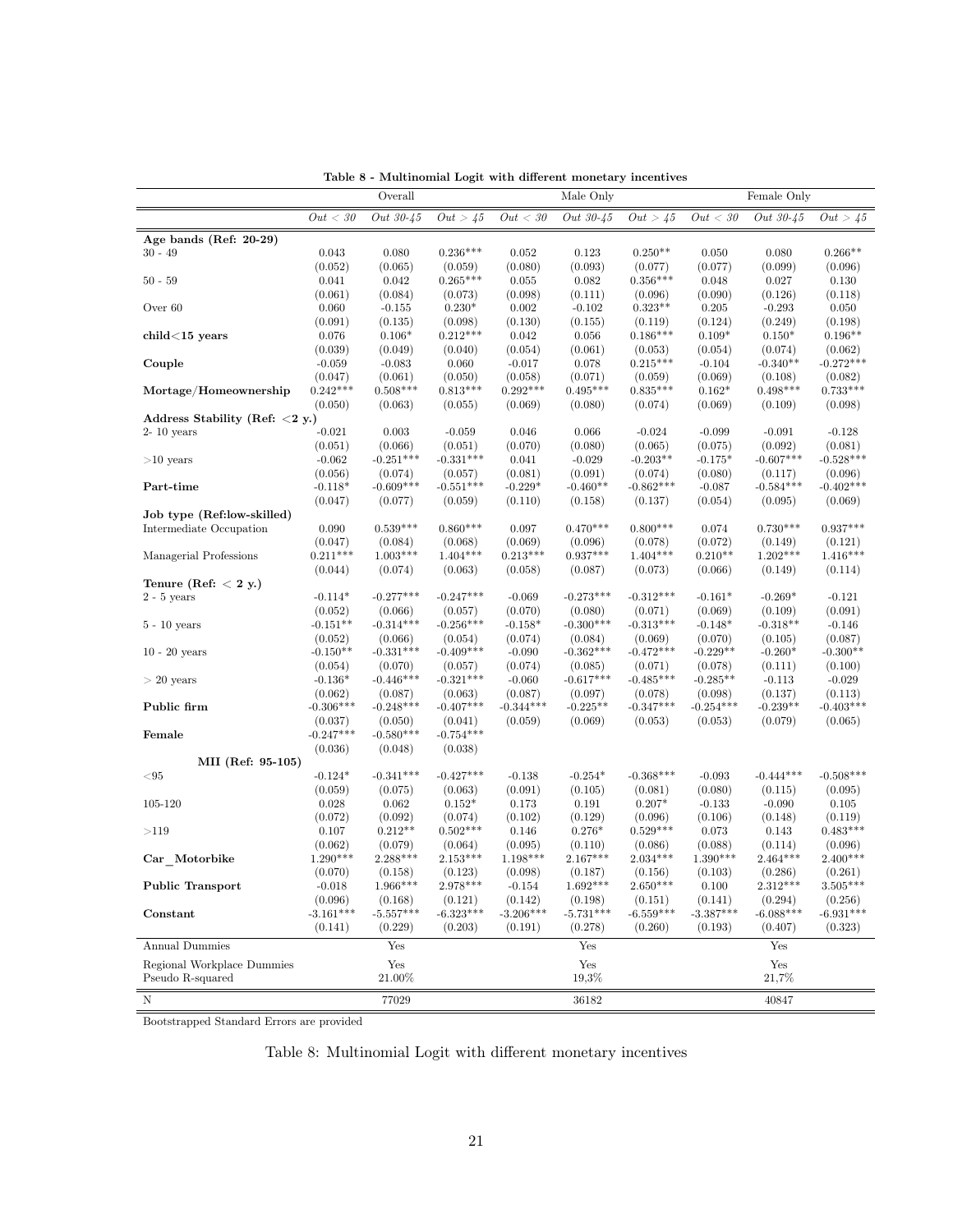the benchmark model. Moderate monetary incentives (5-20%) are never significant at 5% but highly significant when negative  $(<0.95$ ) and substantially higher  $(>1.20)$ . This is due to changes in the reference level, which is now more restrictive, accounting only for changes of 5% in the MII.

From Table 5, it is possible to compare average marginal effects. Quite surprisingly, the gender gap under this setting is widening reaching 1.8%, with men increasing the probability to commute longer distances by 3.4% and women only by 1.6%.

# 7 Conclusions

This study confirms the main results defined by literature focusing on commuting time and provides a new way of interpreting the travel-to-work between regions considering the role of monetary incentives. The analysis of the data suggests that people tend to move to other regions for a greater wage and because of better job opportunities, confirming the presence of differentiated labor markets. With this study, we find that the role of the monetary incentive increases with distance and also that managerial professions have multi-regional job markets while routine jobs are local. Earning more is a strong incentive for geographical mobility with women facing a peculiar trade-off between higher wage and commuting distance. The latter suggests that women are more mobile if the effort is worth enough.

Moreover, evidences suggest how a certain degree of stability (stable residence; length of the contract) matters in the long-run, with the propensity to commute longer distances reducing in the number of years in the same residence address and in the same workplace. Coherently to the previous literature, we show that changes in the household structure lead to asymmetric reactions between male and female workers. We also find a gender gap of 1% with male more likely to move outside their own territorial area and commuting more than 45 minutes. This gap is emphasized when the analysis does not consider the Region of Greater London. We also provide support for the "household responsibility hypothesis", concluding that women are less willing to commute longer and to move outside their own region compared with their counterparts.

### References

- [1] Antonovics, K., Town, R. (2004). Are all the good men married? Uncovering the sources of the marital wage premium. American Economic Review, 317-321.
- [2] Button, K. J. (1976). Urban Economics. Theory and Policy (No. Monograph).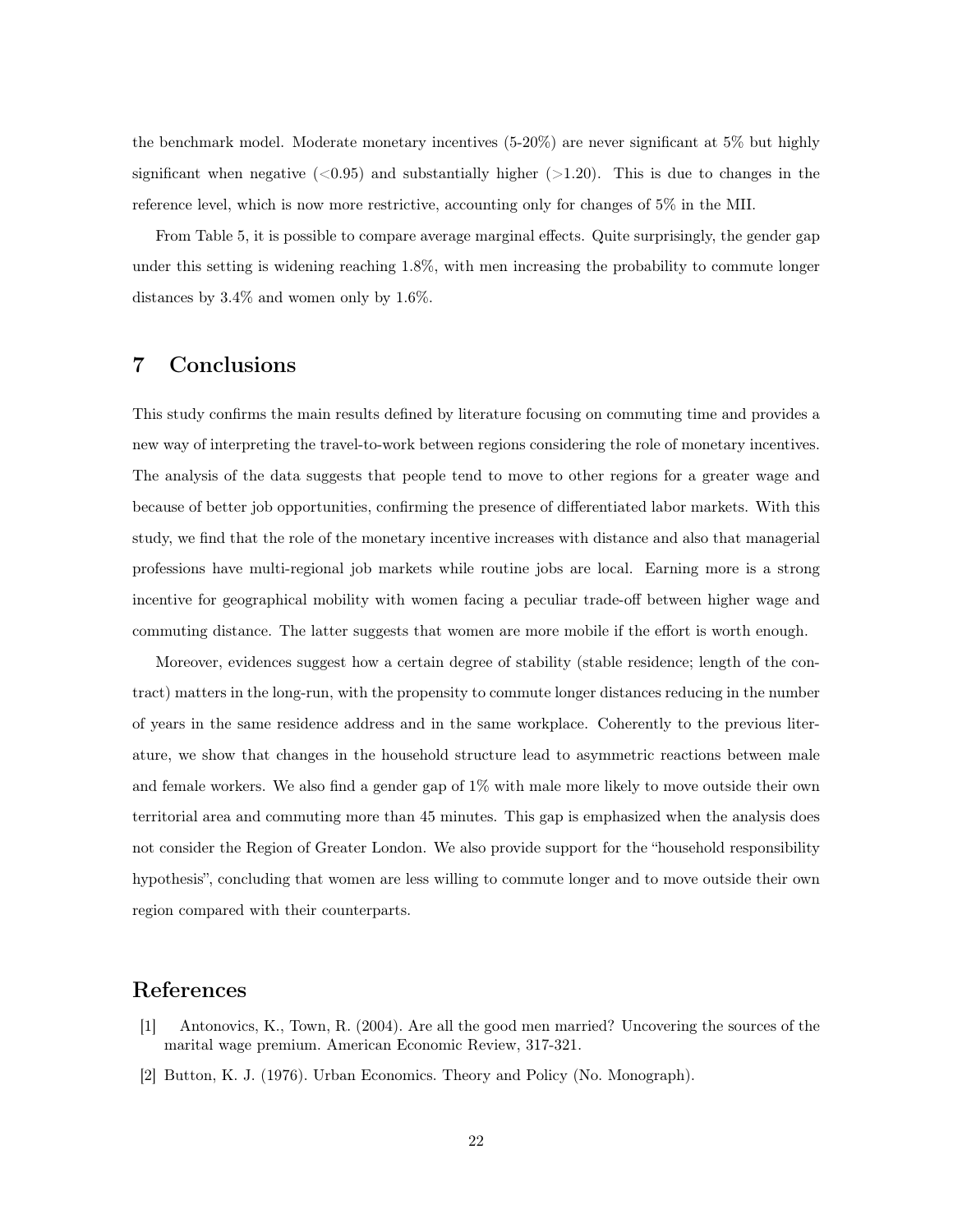- [3] Cameron, G., Muellbauer, J. (1998). The housing market and regional commuting and migration choices. Scottish Journal of Political Economy, 45(4), 420-446.
- [4] Cassel, S. H., Macuchova, Z., Rudholm, N., Rydell, A. (2013). Willingness to commute long distance among job seekers in Dalarna, Sweden. Journal of Transport Geography, 28, 49-55.
- [5] Clark, W. A., Burt, J. E. (1980). The impact of workplace on residential relocation∗. Annals of the Association of American Geographers, 70(1), 59-66.
- [6] Clark, W. A. Huang, Y., Withers, S. (2003). Does commuting distance matter?: Commuting tolerance and residential change. Regional Science and Urban Economics, 33(2), 199-221.
- [7] Coulson, N. E., Fisher, L. M. (2009). Housing tenure and labor market impacts: The research goes on. Journal of Urban Economics, 65(3), 252-264.
- [8] Deding, M., Filges, T., Van Ommeren, J. (2009), Spatial mobility and commuting: The case of two-earner households. Journal of Regional Science, 49, 113 - 147.
- [9] Gardner, J., Pierre, G., Oswald, A. (2000) Moving for job reasons. Working paper, University of Warwick.
- [10] Johnes, G. (2007). The wage curve revisited: estimates from a UK panel. Economics Letters, 94(3), 414-420.
- [11] Lehmer, F., Ludsteck, J. (2011). The returns to job mobility and inter?regional migration: Evidence from Germany. Papers in Regional Science, 90(3), 549-571.
- [12] Levinson, D. M. (1998). Accessibility and the journey to work. Journal of Transport Geography, 6(1), 11-21.
- [13] Lundberg, S., Rose, E. (2000). Parenthood and the earnings of married men and women. Labour Economics, 7(6), 689-710.
- [14] Ma, K. R., Banister, D. (2006). Excess commuting: a critical review. Transport Reviews, 26(6), 749-767.
- [15] Manning, A., Swaffield, J. (2008). The gender gap in early-career wage growth. The Economic Journal, 118(530), 983-1024.
- [16] McQuaid, R. W., Chen, T. (2012). Commuting times- The role of gender, children and part-time work. Research in transportation economics, 34(1), 66-73.
- [17] Munch, J. R., Rosholm, M., Svarer, M. (2006). Are Homeowners Really More Unemployed?. The Economic Journal, 116(514), 991-1013.
- [18] Munch, J., Rosholm, M., Svarer, M. (2008). Home ownership, job duration, and wages. Journal of Urban Economics 63, 130-145.
- [19] Oaxaca, R. (1973). Male-female wage differentials in urban labor markets. International economic review, 693-709.
- [20] Oswald, A. (1997a). Thoughts on NAIRU (Correspondence). Journal of Economic Perspectives 11, 227- 228.
- [21] Oswald, A. (1997b). Theory of homes and jobs. Working paper. University of Warwick.
- [22] Parenti, A., Tealdi, C. (2015). Regional Commuting in Italy: Do Temporary Contracts Affect the Decision? (No. 2015/203).